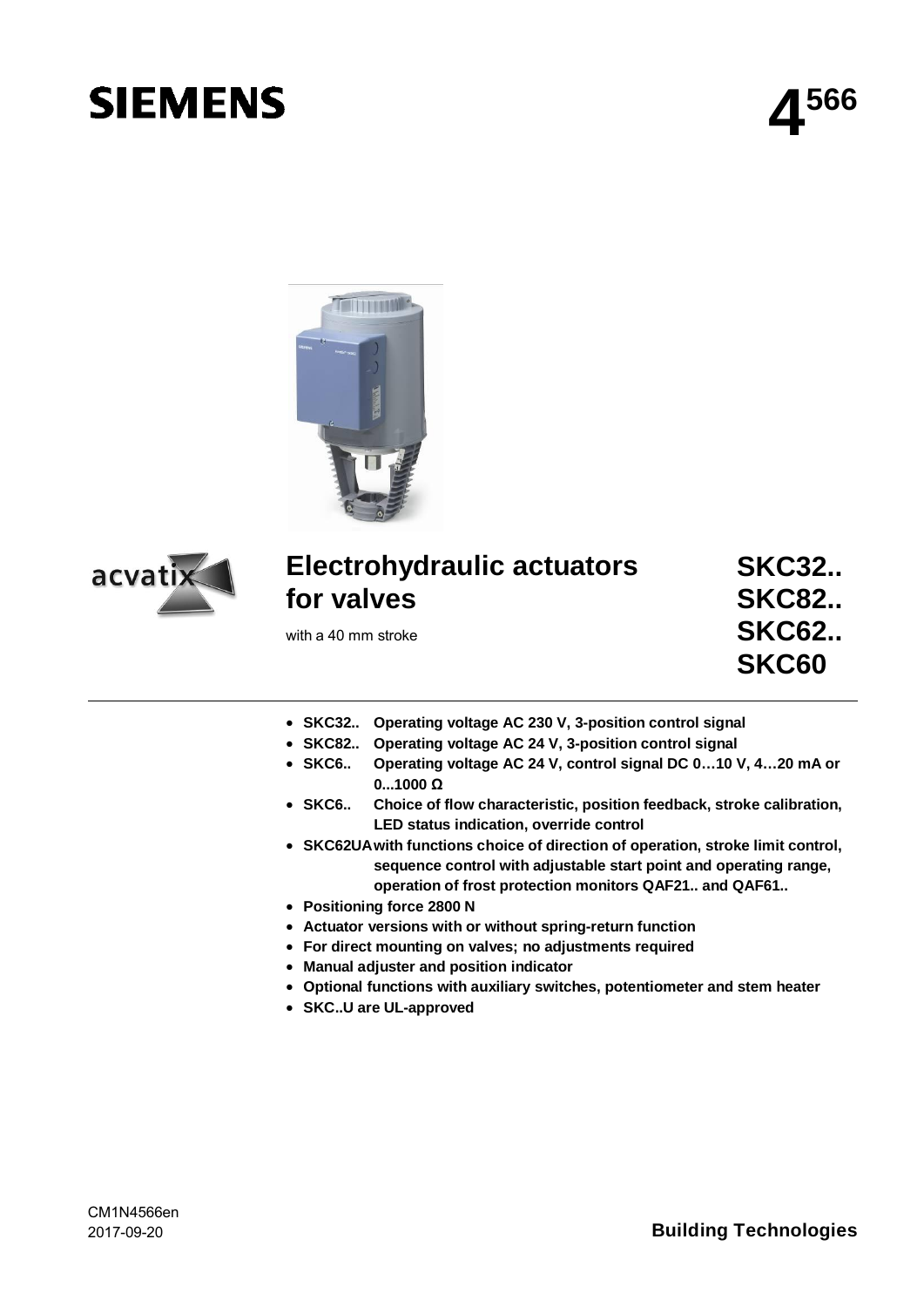For the operation of Siemens 2-port and 3-port valves, types VVF.. and VXF.. with a 40 mm stroke as control and safety shut-off valves in heating, ventilation and air conditioning systems.

#### <span id="page-1-0"></span>**Types**

|                      | <b>Type</b>       | Operating      | Positioning    | Spring-return   |                 | Positioning time |                 | Enhanced         |
|----------------------|-------------------|----------------|----------------|-----------------|-----------------|------------------|-----------------|------------------|
|                      |                   | voltage        | signal         | Function   Time |                 | Opening Closing  |                 | functions        |
|                      | <b>SKC32.60</b>   |                |                |                 |                 |                  |                 |                  |
|                      | <b>SKC32.61</b>   | AC 230 V       |                | ves             | 18 <sub>s</sub> |                  |                 |                  |
|                      | <b>SKC82.60</b>   |                | 3-position     |                 |                 |                  | 120 s           |                  |
|                      | <b>SKC82.60U*</b> |                |                |                 |                 |                  |                 |                  |
|                      | <b>SKC82.61</b>   |                |                |                 | 18 <sub>s</sub> | 120 s            |                 |                  |
|                      | <b>SKC82.61U*</b> | <b>AC 24 V</b> |                | yes             |                 |                  |                 |                  |
| Standard electronics | SKC62             |                | DC 010 V,      |                 | 20 <sub>s</sub> |                  |                 |                  |
|                      | <b>SKC62U*</b>    |                | $420$ mA.      | yes             |                 |                  | 20 <sub>s</sub> |                  |
|                      | SKC60             |                | or             |                 |                 |                  |                 |                  |
| Enhanced electronics | SKC62UA*          |                | $01000 \Omega$ | ves             | 20 <sub>s</sub> |                  |                 | Yes <sup>1</sup> |

<sup>1)</sup> Direction of operation, stroke limit control, sequence control, signal addition **\*** UL-approved versions

| <b>Accessories</b> |  |
|--------------------|--|
|                    |  |

| <b>Type</b>   | <b>Description</b>          | <b>For actuator</b> | <b>Mounting location</b> |
|---------------|-----------------------------|---------------------|--------------------------|
| <b>ASC1.6</b> | Auxiliary switch            | SKC6                | 1 x ASC 1.6              |
| <b>ASC9.3</b> | Dual auxiliary switches     | <b>SKC32</b>        | $1 \times$ ASC9.3 and    |
| <b>ASZ7.3</b> | Potentiometer 1000 $\Omega$ | <b>SKC82</b>        | 1 x AS77.3               |
| ASZ6.6        | Stem heater AC 24 V         | SKC                 | 1 x ASZ6.6               |

When ordering please specify the quantity, product name and type code. *Example:* **1 actuator, type SKC32.60** and **1 potentiometer, type ASZ7.3** and **Ordering**

- **1 Dual auxiliary switches ASC9.3**
- The actuator, valve and accessories are supplied in separate packaging and not assembled prior to delivery. **Delivery**

See overview, section «Replacement parts», page [20.](#page-19-0) **Spare parts**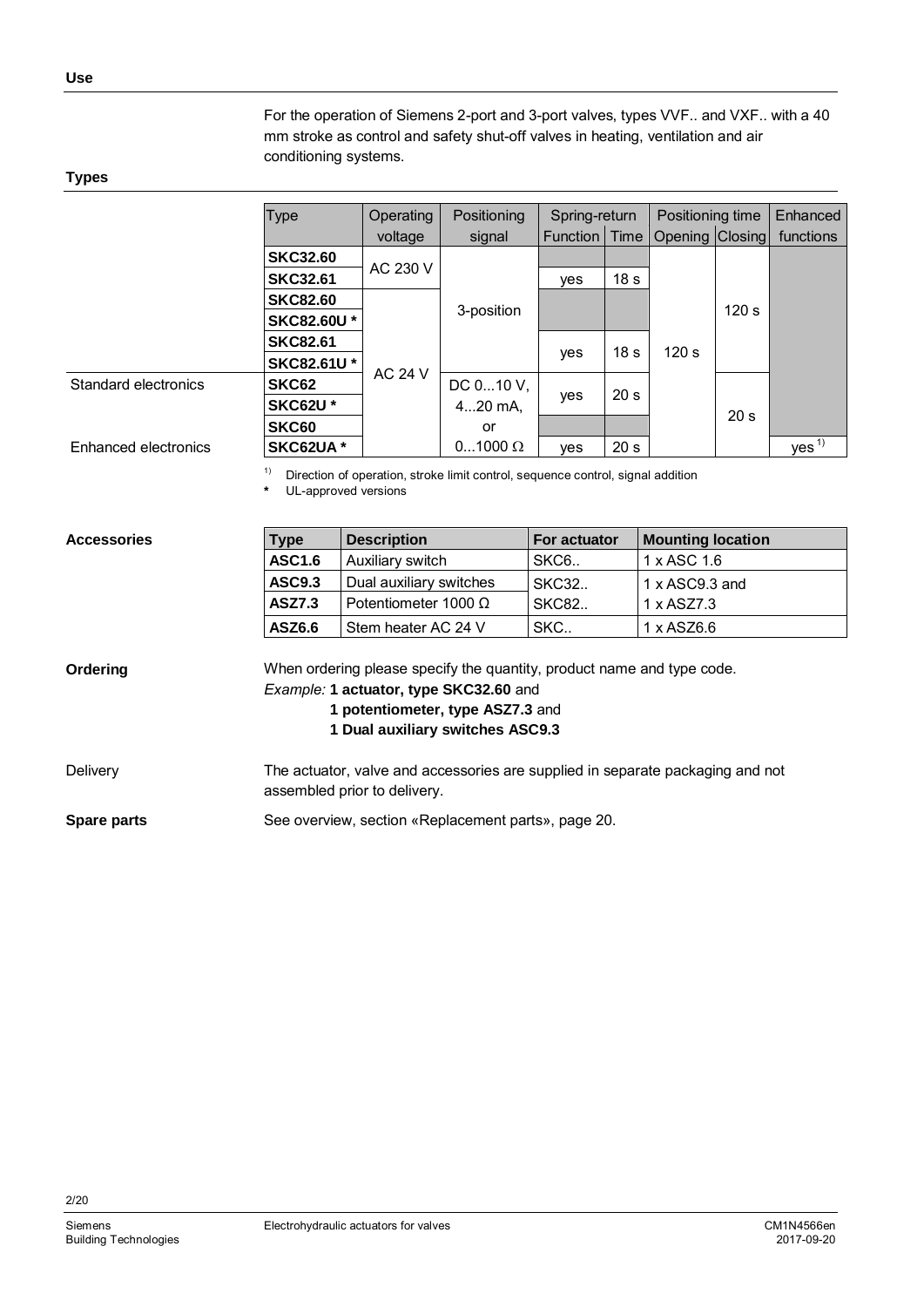<span id="page-2-0"></span>

|                       |        | <b>DN</b>                                                                   | <b>PN-class</b> | $k_{vs}$ [m <sup>3</sup> /h] | data sheet |
|-----------------------|--------|-----------------------------------------------------------------------------|-----------------|------------------------------|------------|
| Valve type            |        |                                                                             |                 |                              |            |
|                       |        | Two-port valves VV (control valves or safety shut-off valves)):             |                 |                              |            |
| $VVF21$ <sup>1)</sup> | Flange | 100                                                                         | 6               | 124160                       | 4310       |
| <b>VVF22</b>          | Flange | 100                                                                         | 6               | 160                          | 4401       |
| $VVF31$ <sup>1)</sup> | Flange | 100150                                                                      | 10              | 124315                       | 4320       |
| <b>VVF32</b>          | Flange | 100150                                                                      | 10              | 160400                       | 4402       |
| $VVF40$ <sup>1)</sup> | Flange | 100150                                                                      | 16              | 124315                       | 4330       |
| <b>VVF42</b>          | Flange | 100150                                                                      | 16              | 125400                       | 4403       |
| VVF41 <sup>1)</sup>   | Flange | 65150                                                                       | 16              | 49300                        | 4340       |
| <b>VVF45</b>          | Flange | 65150                                                                       | 16              | 49300                        | 4345       |
| <b>VVF43</b>          | Flange | 65150                                                                       | 16              | 50400                        | 4404       |
| <b>VVF53</b>          | Flange | 65150                                                                       | 25              | 63400                        | 4405       |
| <b>VVF61</b>          | Flange | 65150                                                                       | 40              | 49300                        | 4382       |
| X                     |        | <b>Three-port valves VX</b> (control valves for «mixing» and « diverting»): |                 |                              |            |
| $VXF21$ <sup>1)</sup> | Flange | 100                                                                         | 6               | 124160                       | 4410       |
| <b>VXF22</b>          | Flange | 100                                                                         | 6               | 160                          | 4401       |
| $VXF31$ <sup>1)</sup> | Flange | 100150                                                                      | 10              | 124315                       | 4420       |
| <b>VXF32</b>          | Flange | 100150                                                                      | 16              | 160400                       | 4402       |
| VXF40 <sup>1)</sup>   | Flange | 100150                                                                      | 16              | 124315                       | 4430       |
| <b>VXF42</b>          | Flange | 100150                                                                      | 16              | 125400                       | 4403       |
| VXF41 <sup>1)</sup>   | Flange | 65150                                                                       | 16              | 49300                        | 4440       |
| <b>VXF43</b>          | Flange | 65150                                                                       | 16              | 63400                        | 4404       |
| <b>VXF53</b>          | Flange | 65150                                                                       | 25              | 63400                        | 4405       |
| <b>VXF61</b>          | Flange | 65150                                                                       | 40              | 49300                        | 4482       |

For admissible differential pressures  $\Delta p_{\text{max}}$  and closing pressures  $\Delta p_{\text{s}}$ , refer to the relevant valve data sheets. 1) Valves are phased-out

Third-party valves with strokes between 12…40 mm can be motorized, provided they are «closed with the de-energized» fail-safe mechanism and provided that the necessary mechanical coupling is available. For SKC32.. and SKC82.. actuators the Y1 signal must be routed via an additional freely-adjustable end switch (ASC9.3) to limit the stroke. Note

> We recommend that you contact your local Siemens office for the necessary information.

Overview table, see page [20](#page-19-1).

#### **Technology**

**Rev. no.**

**Principle of electro-hydraulic actuators**





- **1** Manual adjuster
- **2** Pressure cylinder
- **3** Suction chamber
- **4** Return spring
- **5** Solenoid valve
- **6** Hydraulic pump
- **7** Piston
- **8** Pressure chamber
- **9** Position indicator (0 to 1)
- **10** Coupling
- **11** Valve stem
- **12** Plug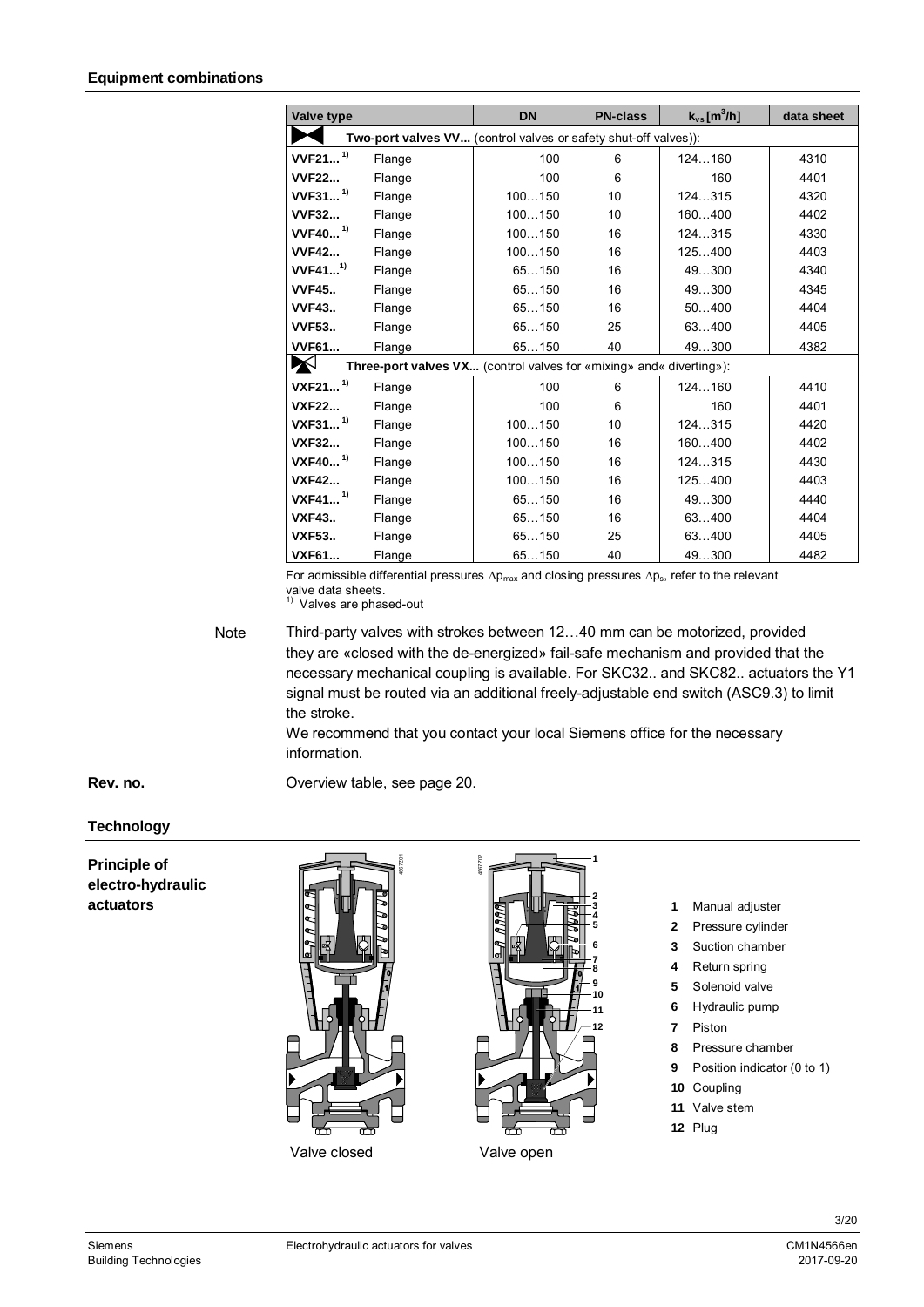| Opening the valve                                          | The hydraulic pump (6) forces oil from the suction chamber (3) to the pressure chamber<br>(8) and thereby moving the pressure cylinder (2) downwards. The valve stem (11)<br>retracts and the valve opens. Simultaneously the return spring (4) is compressed.                                                                                                                     |                                                                                                                                                                                                                                                                                                                                                                                                                                   |                             |  |  |  |
|------------------------------------------------------------|------------------------------------------------------------------------------------------------------------------------------------------------------------------------------------------------------------------------------------------------------------------------------------------------------------------------------------------------------------------------------------|-----------------------------------------------------------------------------------------------------------------------------------------------------------------------------------------------------------------------------------------------------------------------------------------------------------------------------------------------------------------------------------------------------------------------------------|-----------------------------|--|--|--|
| Closing the valve                                          | upwards. The valve stem extends and the valve closes                                                                                                                                                                                                                                                                                                                               | Activating the solenoid valve (5) allows the oil in the pressure chamber to flow back into<br>the suction chamber. The compressed return spring moves the pressure cylinder                                                                                                                                                                                                                                                       |                             |  |  |  |
| Manual operation mode                                      | For manual operation, swing out the crank so that the display window becomes visible.<br>By rotating the crank or the manual adjustment knob, the display window shows the<br>engagement bar and/or the scale dial with stroke indication.                                                                                                                                         |                                                                                                                                                                                                                                                                                                                                                                                                                                   |                             |  |  |  |
|                                                            | display window the red indicator dial is visible.                                                                                                                                                                                                                                                                                                                                  | Turning the manual adjuster (1) clockwise moves the pressure cylinder downwards and<br>opens the valve. Simultaneously the return spring is compressed.<br>In the manual operation mode the control signals Y and Z can further open the valve<br>but cannot move to the «0%» stroke position of the valve. To retain the manually set<br>position, switch off the power supply or disconnect the control signals Y and Z. In the |                             |  |  |  |
| Note: Controller in<br>manual operation                    | When setting the controller for a longer time period to manual operation, we<br>recommend adjusting the actuator with the manual adjuster to the desired position. This<br>guarantees that the actuator remains in this position for that time period. Attention: Do<br>not forget to switch back to automatic operation after the controller is set back to<br>automatic control. |                                                                                                                                                                                                                                                                                                                                                                                                                                   |                             |  |  |  |
| Automatic mode                                             | Turn the manual adjuster counterclockwise to the end stop. The pressure cylinder<br>moves upward to the «0%» stroke position of the valve. In the display window the red<br>scale disappears and the crank can be swing closed.                                                                                                                                                    |                                                                                                                                                                                                                                                                                                                                                                                                                                   |                             |  |  |  |
| Minimal volumetric flow                                    | The actuator can manually be adjusted to a stroke position $> 0$ % allowing its use in<br>applications requiring constantly a minimal volumetric flow.                                                                                                                                                                                                                             |                                                                                                                                                                                                                                                                                                                                                                                                                                   |                             |  |  |  |
| <b>Spring-return facility</b>                              | The SKC32.61, SKC82.61 and SKC62 actuators, which feature a spring-return<br>function, incorporate a solenoid valve which opens if the control signal or power fails.<br>The return spring causes the actuator to move to the $\alpha$ 0 % stroke position and closes<br>the valve.                                                                                                |                                                                                                                                                                                                                                                                                                                                                                                                                                   |                             |  |  |  |
| <b>SKC32/SKC82</b><br>3-position control signal            |                                                                                                                                                                                                                                                                                                                                                                                    | The actuator is controlled by a 3-position signal either via terminals Y1 or Y2 and<br>generates the desired stroke by means of above described principle of operation.                                                                                                                                                                                                                                                           |                             |  |  |  |
|                                                            | • Voltage on Y1<br>• Voltage on Y2<br>• No voltage on Y1 and Y2                                                                                                                                                                                                                                                                                                                    | piston extends<br>piston retracts<br>piston / valve stem remain in the respective position                                                                                                                                                                                                                                                                                                                                        | valve opens<br>valve closes |  |  |  |
| <b>SKC62, SKC60</b><br>Y control signal                    |                                                                                                                                                                                                                                                                                                                                                                                    | The valve is either controlled via terminal Y or override control Z. The positioning signal<br>Y generates the desired stroke by means of above described principle of operation.                                                                                                                                                                                                                                                 |                             |  |  |  |
| DC 010 V and/or<br>DC 420 mA, $01000 \Omega$               | • Signal Y increasing:<br>• Signal Y decreasing:<br>• Signal Y constant:<br>Override control Z                                                                                                                                                                                                                                                                                     | piston extends<br>piston retracts<br>piston / valve stem remain in the respective position<br>see description of override control input, page 8                                                                                                                                                                                                                                                                                   | valve opens<br>valve closes |  |  |  |
| Frost protection monitor<br>Frost protection<br>thermostat | protection monitor refer to page 16.                                                                                                                                                                                                                                                                                                                                               | A frost protection thermostat can be connected to the SKC6 actuator. The added<br>signals from the QAF21 and QAF61 require the use of SKC62UA actuators. Notes<br>on special programming of the electronics are described under «Enhanced electronics»<br>on page 5 «Connection diagrams» for operation with frost protection thermostat or frost                                                                                 |                             |  |  |  |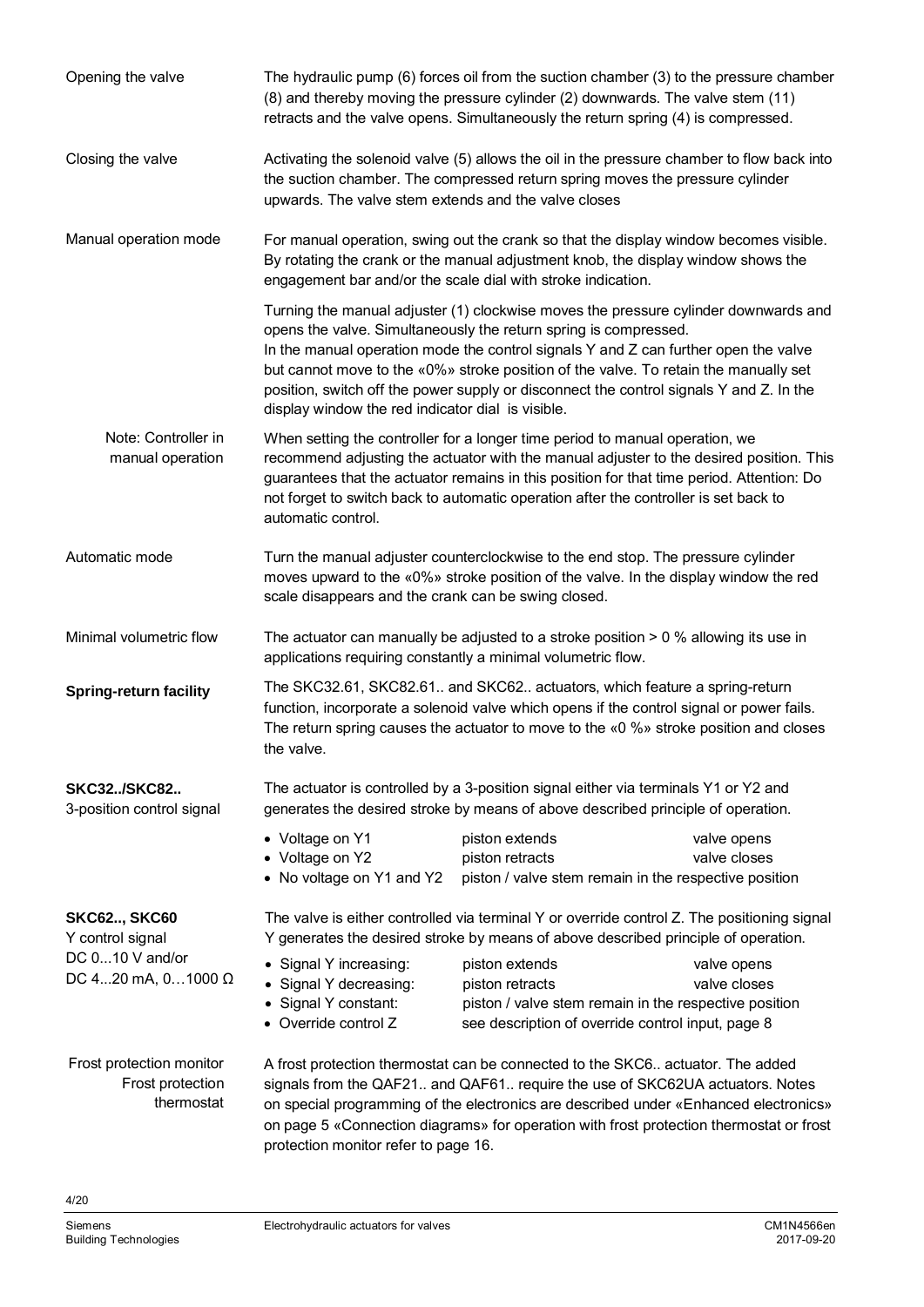#### <span id="page-4-0"></span>**Standard electronics** SKC62..,

| <b>Standard electronics</b><br><b>SKC62, SKC60</b> | ⊛<br>000<br>⊚<br> ⊗<br>(O) | 呵削<br>$\overline{\text{Calib.}}$<br>666 <b>7</b> 66<br>GO G Y M U Z<br>AC 24V (U L (U L)<br><b>Status</b><br>$\frac{0.10V}{4.2000}$ or $\frac{0.10V}{1.000}$<br>米<br>廻<br>$\Xi$<br>$-\lambda$ valve<br>i o<br>O)<br>⊚<br>ര<br>൫                                                                                                                                                                                                                      | 4567203<br>Ø<br>- 1<br>$-2$<br>3<br>4                                                                             | 1<br>2<br>3<br>4                                  | <b>Connection terminals</b><br>Mode DIL switches<br>LED status indication<br>Slot for calibration                                                                |                                                                                  |
|----------------------------------------------------|----------------------------|------------------------------------------------------------------------------------------------------------------------------------------------------------------------------------------------------------------------------------------------------------------------------------------------------------------------------------------------------------------------------------------------------------------------------------------------------|-------------------------------------------------------------------------------------------------------------------|---------------------------------------------------|------------------------------------------------------------------------------------------------------------------------------------------------------------------|----------------------------------------------------------------------------------|
| <b>DIL switches</b><br><b>SKC62, SKC60</b>         |                            | <b>Positioning signal Y</b><br><b>Position feedback U</b>                                                                                                                                                                                                                                                                                                                                                                                            |                                                                                                                   |                                                   | <b>Flow characteristic</b>                                                                                                                                       |                                                                                  |
|                                                    | ON                         | QN<br>$\begin{array}{c} \n\frac{1}{2} \\ \frac{1}{2} \\ \frac{1}{2} \\ \frac{1}{2} \\ \frac{1}{2} \\ \frac{1}{2} \\ \frac{1}{2} \\ \frac{1}{2} \\ \frac{1}{2} \\ \frac{1}{2} \\ \frac{1}{2} \\ \frac{1}{2} \\ \frac{1}{2} \\ \frac{1}{2} \\ \frac{1}{2} \\ \frac{1}{2} \\ \frac{1}{2} \\ \frac{1}{2} \\ \frac{1}{2} \\ \frac{1}{2} \\ \frac{1}{2} \\ \frac{1}{2} \\ \frac{1}{2} \\ \frac{1}{2} \\ \frac{1}{2} \\ \frac{1}{2} \\ \frac{$<br>DC 420 mA |                                                                                                                   | $\overline{ON}$<br>0<br>1071991<br>$\overline{2}$ | $=$ linear<br>lin                                                                                                                                                |                                                                                  |
|                                                    | OFF $*$ )                  | $\overline{ON}$<br>DC 010 V                                                                                                                                                                                                                                                                                                                                                                                                                          |                                                                                                                   | $\overline{ON}$<br>$\frac{1}{2}$                  |                                                                                                                                                                  | $log =$ equal percentage                                                         |
|                                                    | $\boldsymbol{r}$           | Factory setting:<br>All switches OFF                                                                                                                                                                                                                                                                                                                                                                                                                 |                                                                                                                   | Relationship<br>signal Y and                      | between control<br>volumetric flow                                                                                                                               | 10 V<br>20 mA                                                                    |
| <b>Enhanced electronics</b><br>SKC62UA             | $ \circledcirc$            | 19<br>T<br>Calib.<br>666 <u>7</u> 66<br><b>000000</b><br>40 G Y M U Z<br><b>Status</b><br>2000000<br>$\mathbb{R}$<br>$\mathbb{R}$<br> BBB9<br>0O<br>O<br>∞<br>$\circledcirc$<br>⊚<br>5                                                                                                                                                                                                                                                               | 01638<br>℗<br>1<br>∾<br>-of calib<br>$\star$ error<br>$\frac{1}{\sqrt{2}}$ valve<br>$\overline{2}$<br>⋒<br>Ш<br>5 | 1<br>$\overline{2}$<br>3<br>4<br>5<br>6           | <b>Connection terminals</b><br><b>DIL</b> switches<br>LED status indication<br>Stroke calibration<br>Rotary switch Up<br>(factory setting 0)<br>Rotary switch Lo |                                                                                  |
| <b>DIL switches</b><br>SKC62UA                     |                            | Direction of operation Sequence control                                                                                                                                                                                                                                                                                                                                                                                                              | or stroke limit control                                                                                           |                                                   | <b>Control signal Y</b><br><b>Position feedback U</b>                                                                                                            | <b>Flow characteristic</b>                                                       |
|                                                    | ON                         | $\overline{\mathsf{S}}$<br>reverse-acting                                                                                                                                                                                                                                                                                                                                                                                                            | Sequence control<br>$\overline{ON}$<br>Ľ<br>Signal addition<br>1234<br>QAF21./QAF61                               | $\overline{ON}$                                   | DC 420 mA<br>з.                                                                                                                                                  | ιον<br>О<br>$lin = linear$<br>12<br>$\overline{4}$                               |
|                                                    | OFF*                       | ON<br>direct-acting<br>34                                                                                                                                                                                                                                                                                                                                                                                                                            | ON<br>Stroke limit control<br>OUO<br>1234                                                                         | $\overline{ON}$                                   | DC 010 V<br>34                                                                                                                                                   | $\boxed{\circ}$<br>$log =$ equal<br>ш<br>percentage<br>1234                      |
|                                                    | <b>OFF</b>                 | * Factory settings: all switches                                                                                                                                                                                                                                                                                                                                                                                                                     |                                                                                                                   |                                                   | Relationship<br>between control<br>signal Y and<br>volumetric flow                                                                                               | $\dot{V}_{12}$<br>$\begin{array}{c}\n10 \text{ V} \\ 20 \text{ mA}\n\end{array}$ |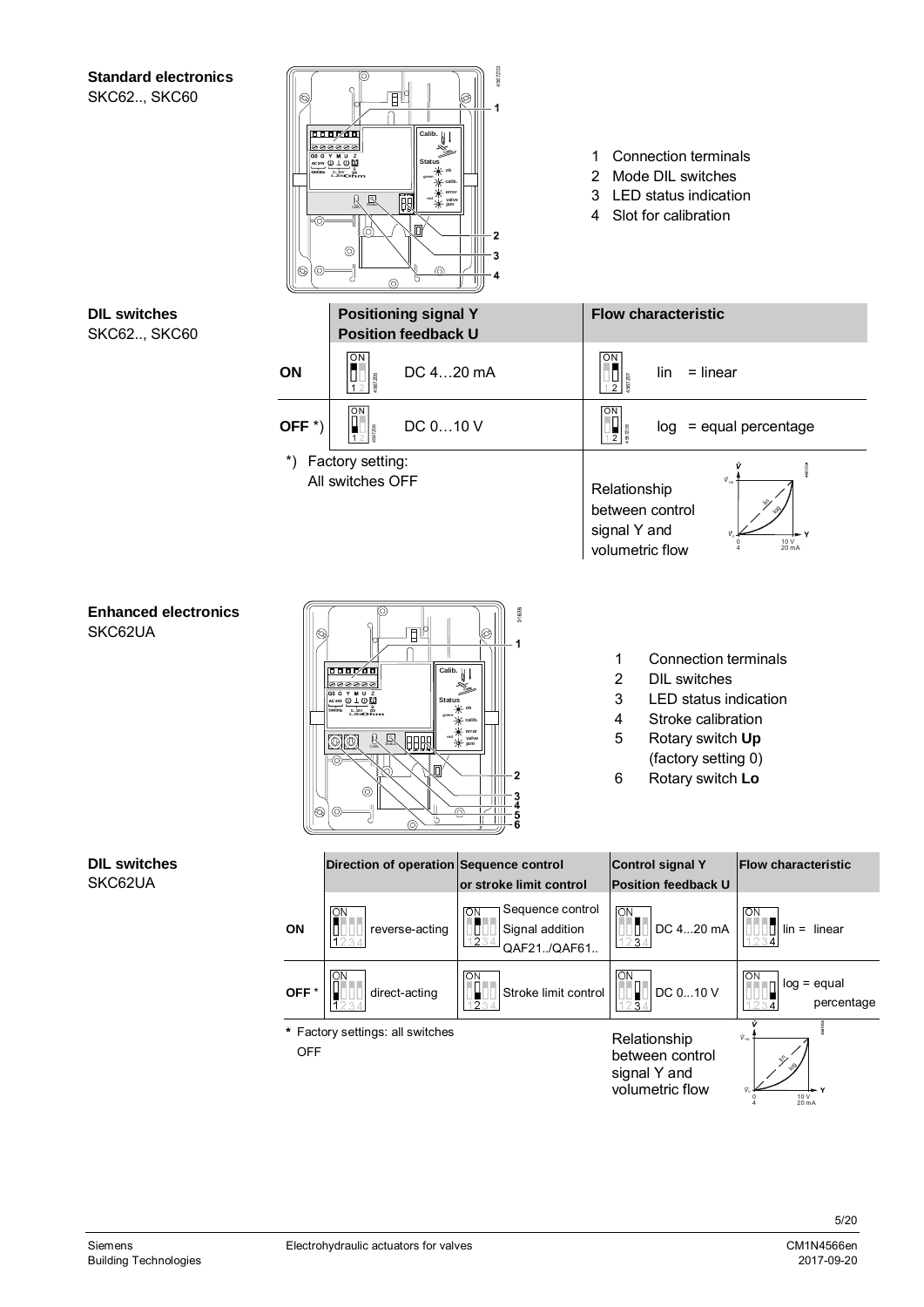Selection of direction of operation SKC62UA

- ∂ With normally-closed valves, «direct-acting» means that with a signal input of 0 V, the valve closes (applies to all Siemens valves listed under «equipment combinations» on page [3\)](#page-2-0)
- ∂ With normally-open valves, «direct-acting» means that with a signal input of 0 V, the valve is open.



The mechanical spring-return function is not affected by the direction of operation selected. Note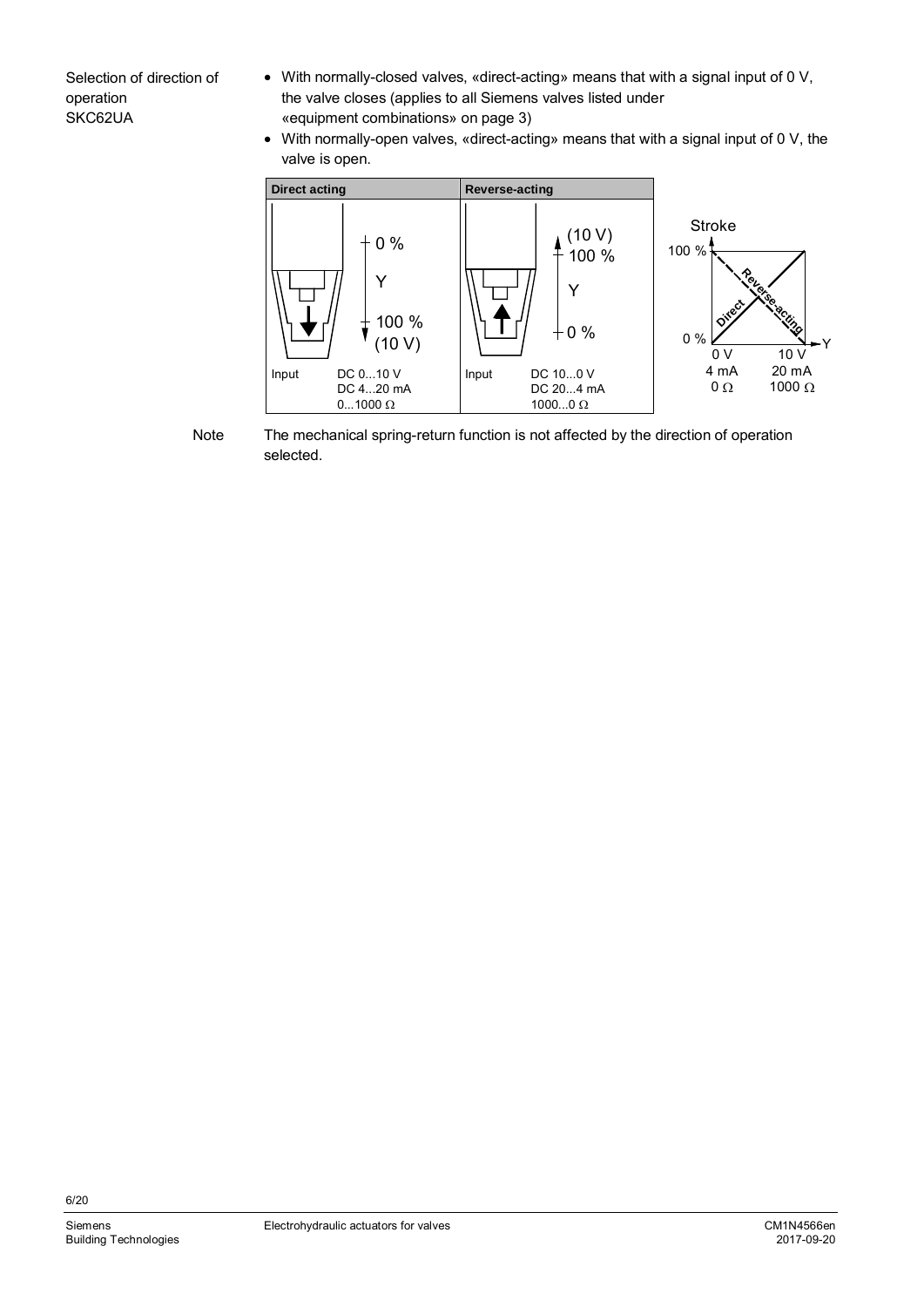#### Stroke limit control and sequence control SKC62UA

#### **Setting the stroke limit control Setting the sequence control**

The rotary switches LO and UP can be used to apply an upper and lower limit to the stroke in increments of 3%, up to a maximum of 45%



| Position<br>of LO | Lower stroke<br>limit | Position<br>of UP | <b>Upper stroke</b><br>limit |
|-------------------|-----------------------|-------------------|------------------------------|
| 0                 | $0\%$                 | 0                 | 100 %                        |
| 1                 | 3 %                   | 1                 | 97 %                         |
| $\overline{c}$    | 6 %                   | $\overline{a}$    | 94 %                         |
| 3                 | 9%                    | 3                 | 91 %                         |
| 4                 | 12 %                  | 4                 | 88 %                         |
| 5                 | 15 %                  | 5                 | 85 %                         |
| 6                 | 18 %                  | 6                 | 82 %                         |
| $\overline{7}$    | 21 %                  | 7                 | 79 %                         |
| 8                 | 24 %                  | 8                 | 76 %                         |
| 9                 | 27 %                  | 9                 | 73 %                         |
| A                 | 30 %                  | A                 | 70 %                         |
| в                 | 33 %                  | в                 | 67 %                         |
| C                 | 36 %                  | С                 | 64 %                         |
| D                 | 39 %                  | D                 | 61 %                         |
| E                 | 42 %                  | Е                 | 58 %                         |
| F                 | 45 %                  | F                 | 55 %                         |

The rotary switches LO and UP can be used to determine the starting point or the operating range of a sequence.



| sition<br>LΟ            | Lower stroke<br>limit | <b>Position</b><br>of UP | <b>Upper stroke</b><br>limit | <b>Position</b><br>of LO | <b>Starting point for</b><br>sequence control | <b>Position</b><br>of UP | Operating range<br>of sequence<br>control |
|-------------------------|-----------------------|--------------------------|------------------------------|--------------------------|-----------------------------------------------|--------------------------|-------------------------------------------|
| 0                       | $0\%$                 | 0                        | 100 %                        | 0                        | 0 <sub>V</sub>                                | $\mathbf{0}$             | 10 V                                      |
| 1                       | 3%                    | $\mathbf{1}$             | 97 %                         | 1                        | 1 <sub>V</sub>                                | 1                        | $10V*$                                    |
| $\overline{2}$          | 6 %                   | $\overline{2}$           | 94 %                         | $\overline{2}$           | 2V                                            | $\overline{a}$           | 10 V **                                   |
| $\overline{\mathbf{3}}$ | 9 %                   | 3                        | 91 %                         | 3                        | 3V                                            | 3                        | $3V***$                                   |
| 4                       | 12 %                  | 4                        | 88 %                         | 4                        | 4 V                                           | 4                        | 4 V                                       |
| 5                       | 15 %                  | 5                        | 85 %                         | 5                        | 5 V                                           | 5                        | 5 V                                       |
| 6                       | 18 %                  | 6                        | 82 %                         | 6                        | 6 V                                           | 6                        | 6 V                                       |
|                         | 21 %                  | 7                        | 79 %                         | 7                        | 7V                                            | 7                        | 7V                                        |
| 8                       | 24 %                  | 8                        | 76 %                         | 8                        | 8 V                                           | 8                        | 8 V                                       |
| 9                       | 27 %                  | 9                        | 73 %                         | 9                        | 9 V                                           | 9                        | 9 V                                       |
| A                       | 30 %                  | A                        | 70 %                         | A                        | 10 V                                          | A                        | 10 V                                      |
| B                       | 33 %                  | в                        | 67 %                         | в                        | 11V                                           | в                        | 11 V                                      |
| $\overline{\mathbf{c}}$ | 36 %                  | С                        | 64 %                         | C                        | 12 V                                          | С                        | 12 V                                      |
| D                       | 39 %                  | D                        | 61 %                         | D                        | 13 V                                          | D                        | 13 V                                      |
| Ē                       | 42 %                  | Е                        | 58 %                         | Е                        | 14 V                                          | Е                        | 14 V                                      |
| F                       | 45 %                  | F                        | 55 %                         | F                        | 15 V                                          | F                        | 15 V                                      |

**Setting the signal addition**

with rotary switches LO and UP.

**Sequence control start point**

 The operating range of the frost protection monitor (QAF21.. or QAF61..) can be defined

**0 1 QAF21.. 0 2 QAF61..**

01124

**Position of UP**

**QAF21../ QAF61.. operating range**

**\*** Operating range of QAF21.. (see below) Operating range of QAF61.. (see below)

The smallest adjustment is 3 V; control with 0...30 V is only possible via Y.

**Lo Up**

Stroke control with QAF21.. / QAF61.. signal addition SKC62UA only

#### **Calibration**

SKC62.., SKC60

In order to determine the stroke positions 0 % and 100 % in the valve, calibration is required on initial commissioning:

Calib.

**Position of LO**

#### **Prerequisites**

- ∂ Mechanical coupling of the actuator SKC6.. with a Siemens valve
- ∂ **Actuator must be in «Automatic operation» enabling stroke calibration to capture the effective 0 % and 100 % values**
- ∂ AC 24 V power supply
- Housing cover removed

#### **Calibration**

- 1. Short-circuit contacts in calibration slot (e.g. with a screwdriver)
- 2. Actuator moves to «0 %» stroke position (1) (valve closed)
- 3. Actuator moves to «100 %» stroke position (2) (valve open)
- 4. Measured values are stored

#### green LED flashes; position feedback U inactive 0% 100% **the second intervent with the second second intervention in the second second intervention in the second second intervention in the second second intervention in the second second intervention in the second second in Stroke 1 2 3** 4567Z09

#### **Normal operation**

5. Actuator moves to the position (3) as indicated by signals Y or Z

green LED is lit permanently; position feedback U active, the values correspond to the actual positions

A lit red LED indicates a calibration error.

The calibration can be repeated any number of times.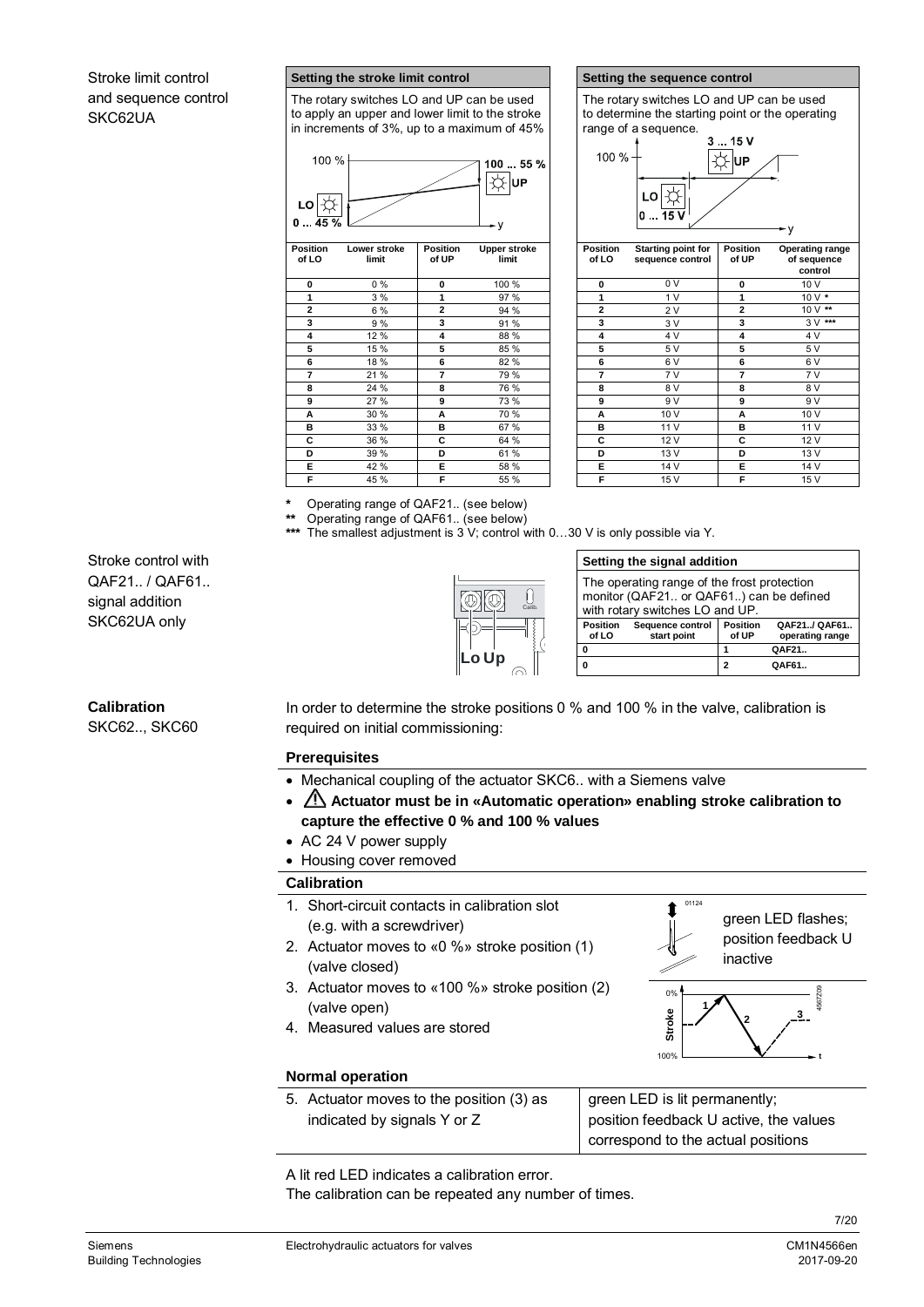#### **Indication of operating state** SKC62.., SKC60

**Override control**

SKC62.., SKC60

**input Z**

The LED status indication indicates operational status with dual-colored LED and is visible with removed cover.

| <b>LED</b>  | <b>Indication</b> |           | <b>Function</b>                       | Remarks, troubleshooting                                                                 |
|-------------|-------------------|-----------|---------------------------------------|------------------------------------------------------------------------------------------|
| Green       | Lit               | ▚▚<br>77N | Normal operation                      | Automatic operation; everything o.k.                                                     |
|             | Flashing          | N.        | Calibration in progress               | Wait until calibration is finished (LED stops<br>flashing, green or red LED will be lit) |
| Red         | Lit               | ∹≚≦       | Faulty stroke calibration             | Check mounting<br>Restart stroke calibration (by short-circuiting<br>calibration slot)   |
|             |                   |           | Internal error                        | Replace electronics                                                                      |
|             | Flashing          |           | Inner valve jammed                    | Check valve                                                                              |
| <b>Both</b> | Dark              |           | No power supply<br>Electronics faulty | Check mains network, check wiring<br>Replace electronics                                 |

<span id="page-7-0"></span>As a general rule, the LED can assume only the states shown above (continuously red or green, flashing red or green, or off).

#### Override control input can be operated in following different modes of operation



Shown operation modes are based on the factory setting «direct acting» Y-input has no effect in Z-mode. Note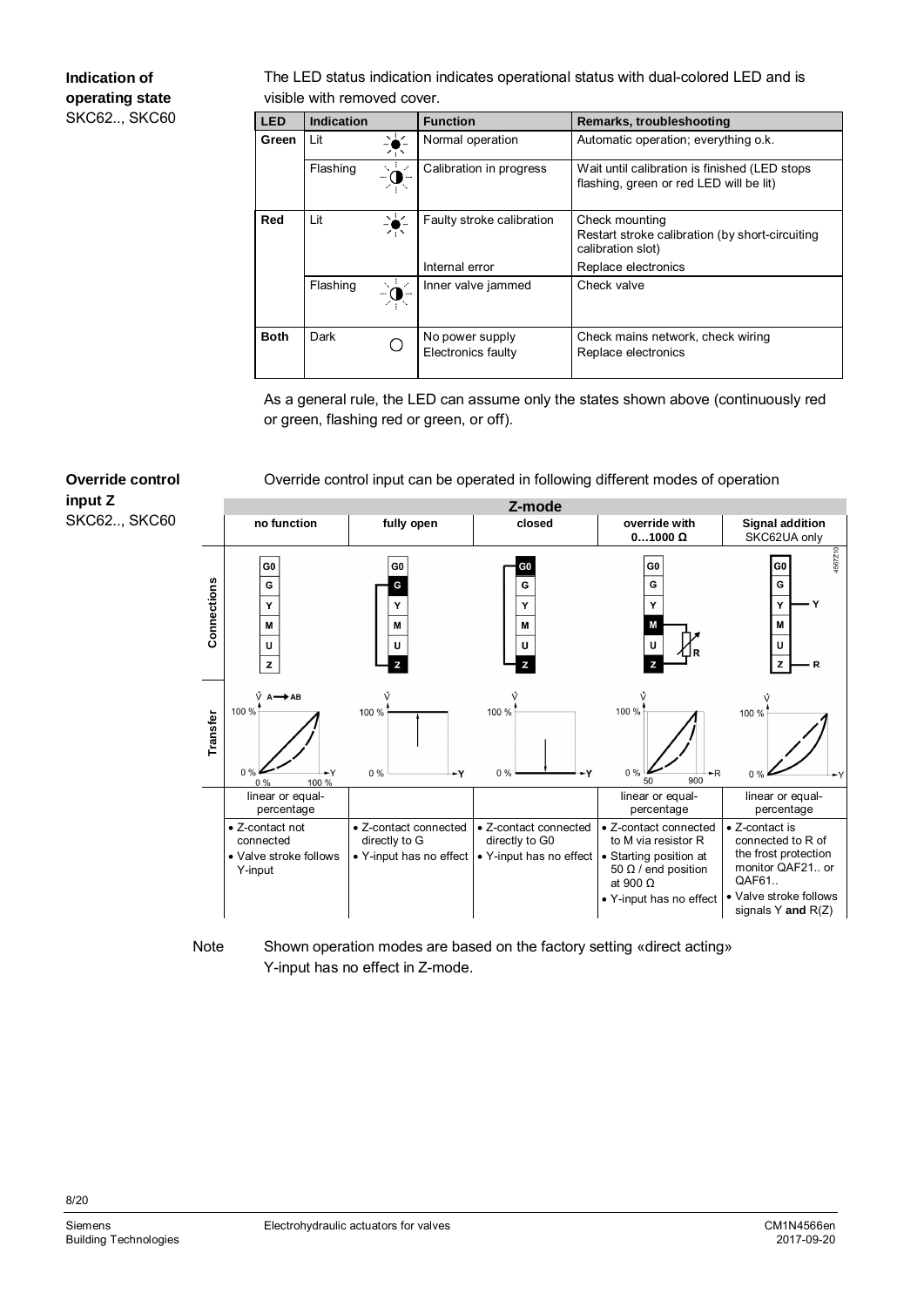

The signal peaks that occur in the potentiometer ASZ7.3 may result in error messages on Siemens SIMATIC.

This is not the case when combined with Siemens HVAC controllers. The reason is that SIMATIC has a higher resolution and faster response time.

**SKC62.., SKC60**

#### **ASC1.6**

auxiliary switch

| œ |  |  |  |
|---|--|--|--|
|   |  |  |  |
|   |  |  |  |
|   |  |  |  |

switching point 0…5 % stroke

See section «Technical data» on page [13](#page-12-0) for more information.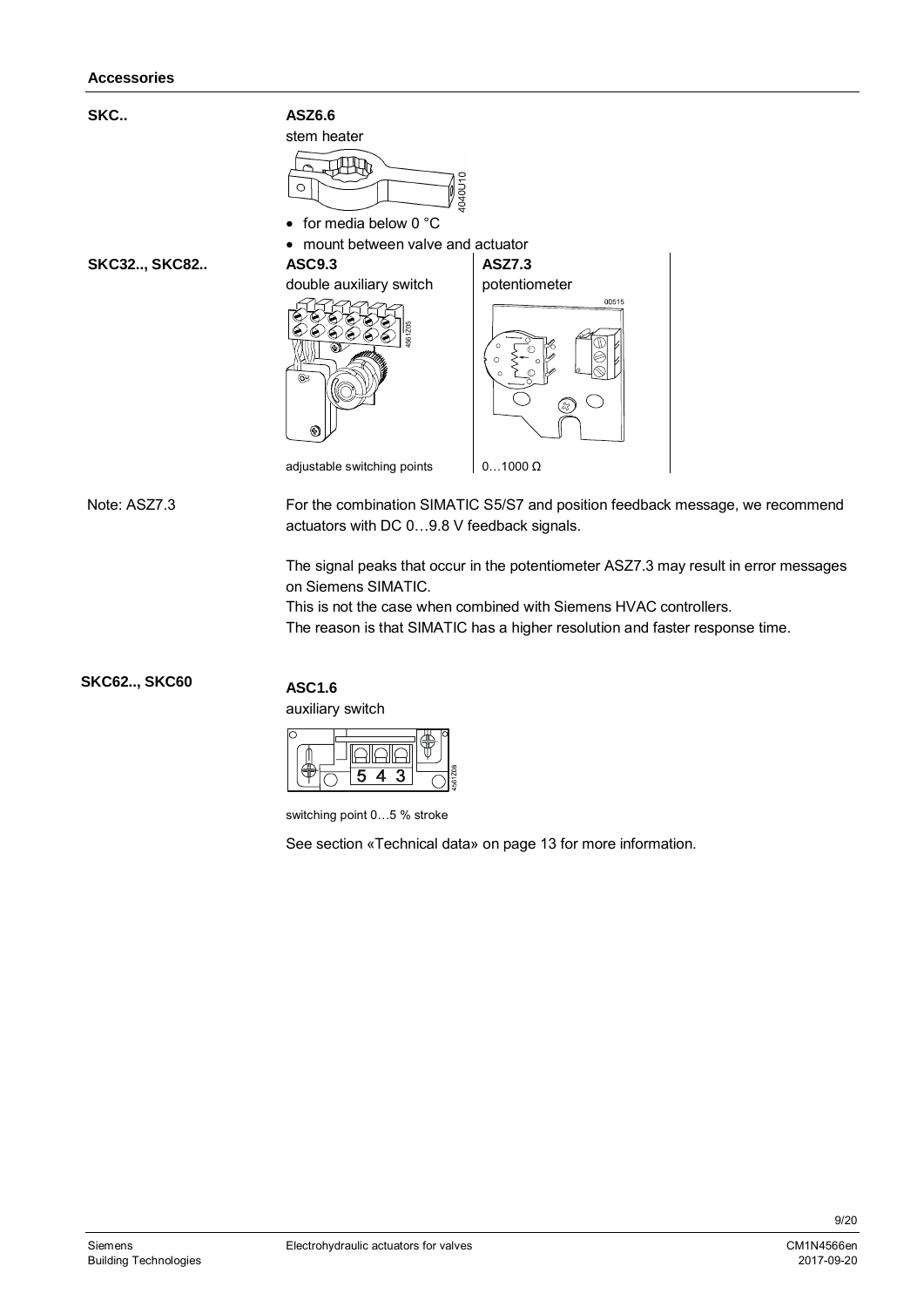|                     | Conduct the electrical connections in accordance with local regulations on electrical<br>installations as well as the internal or connection diagrams.                                                                                                                                                                                                                                                                                                                                                                                                                                                                                                                                                                                                           |
|---------------------|------------------------------------------------------------------------------------------------------------------------------------------------------------------------------------------------------------------------------------------------------------------------------------------------------------------------------------------------------------------------------------------------------------------------------------------------------------------------------------------------------------------------------------------------------------------------------------------------------------------------------------------------------------------------------------------------------------------------------------------------------------------|
| Caution $\triangle$ | Safety regulations and restrictions designed to ensure the safety of people and<br>property must be observed at all times!                                                                                                                                                                                                                                                                                                                                                                                                                                                                                                                                                                                                                                       |
| $\sqrt{N}$          | The plant operator must also ensure compliance with applicable guidelines on<br>cable insulation when using a safety limiter. Failure to comply may cause the<br>safety limiter function to fail.                                                                                                                                                                                                                                                                                                                                                                                                                                                                                                                                                                |
| Caution $\triangle$ | 1567211<br>For media below 0 °C the ASZ6.6 stem heater is required<br>to keep the valve from freezing. For safety reasons the<br>stem heater is designed for an operating voltage of<br>AC 24 V / 30 W.<br>For this case, do not insulate the actuator bracket and the<br>valve stem, as air circulation must be ensured. Do not<br>touch the hot parts without prior protective measures to<br>avoid burns.<br>Non-observance of the above may result in accidents and<br>fires!<br>Recommendation: Above 140 °C insulating the<br>valves is strictly recommended.<br>Observe admissible temperatures, refer to «Use» on page 2 and «Technical data» on<br>page 13.<br>If an auxiliary switch is required, its switching point should be indicated on the plant |
|                     | schematic.                                                                                                                                                                                                                                                                                                                                                                                                                                                                                                                                                                                                                                                                                                                                                       |
|                     |                                                                                                                                                                                                                                                                                                                                                                                                                                                                                                                                                                                                                                                                                                                                                                  |

Every actuator must be driven by a dedicated controller (refer to «Connection diagrams», page [16\)](#page-15-0).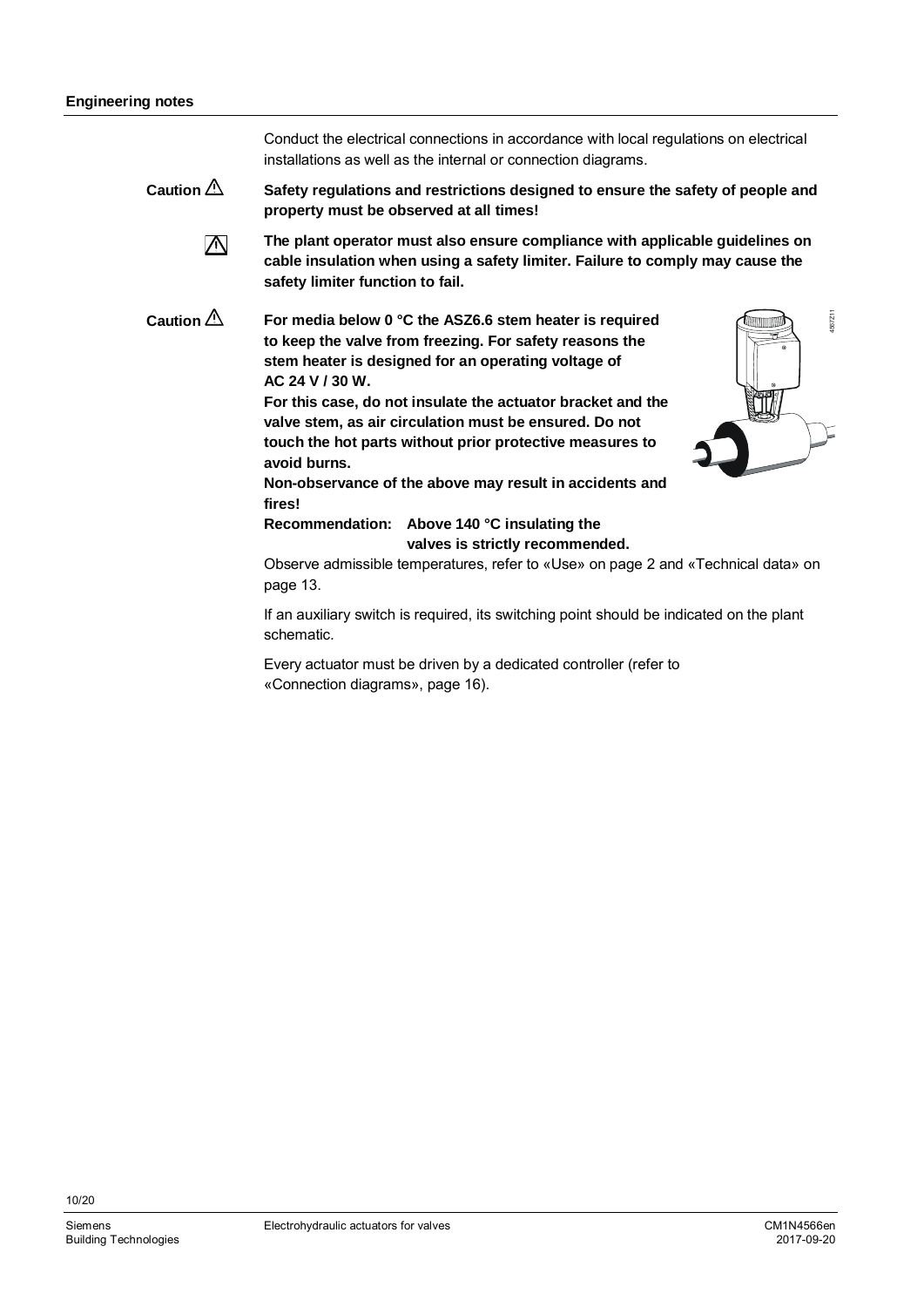Mounting Instruction 74 319 0324 0 for fitting the actuator to the valve are by packed in the actuator packaging. The instructions for accessories are enclosed with the accessories themselves.



#### **Orientation**



#### **Commissioning notes**

When commissioning the system, check the wiring and functions, and set any auxiliary switches and potentiometers as necessary, or check the existing settings.





**The manual adjuster must be rotated counterclockwise to the end stop. This causes the Siemens valves, types VVF.. and VXF.. to close (stroke = 0 %).**

#### **Automatic operation**

For automatic operation, the crank (**2**) on the manual adjustment knob (**1**) must be engaged. If not engaged, turn the crank counter-clockwise until the display window (**3**) neither shows the scale (**4**) nor the crank engagement bar.



Engaged crank (**2**) on the manual adjustment knob (**1**)



Display window with invisible scale dial and crank engagement bar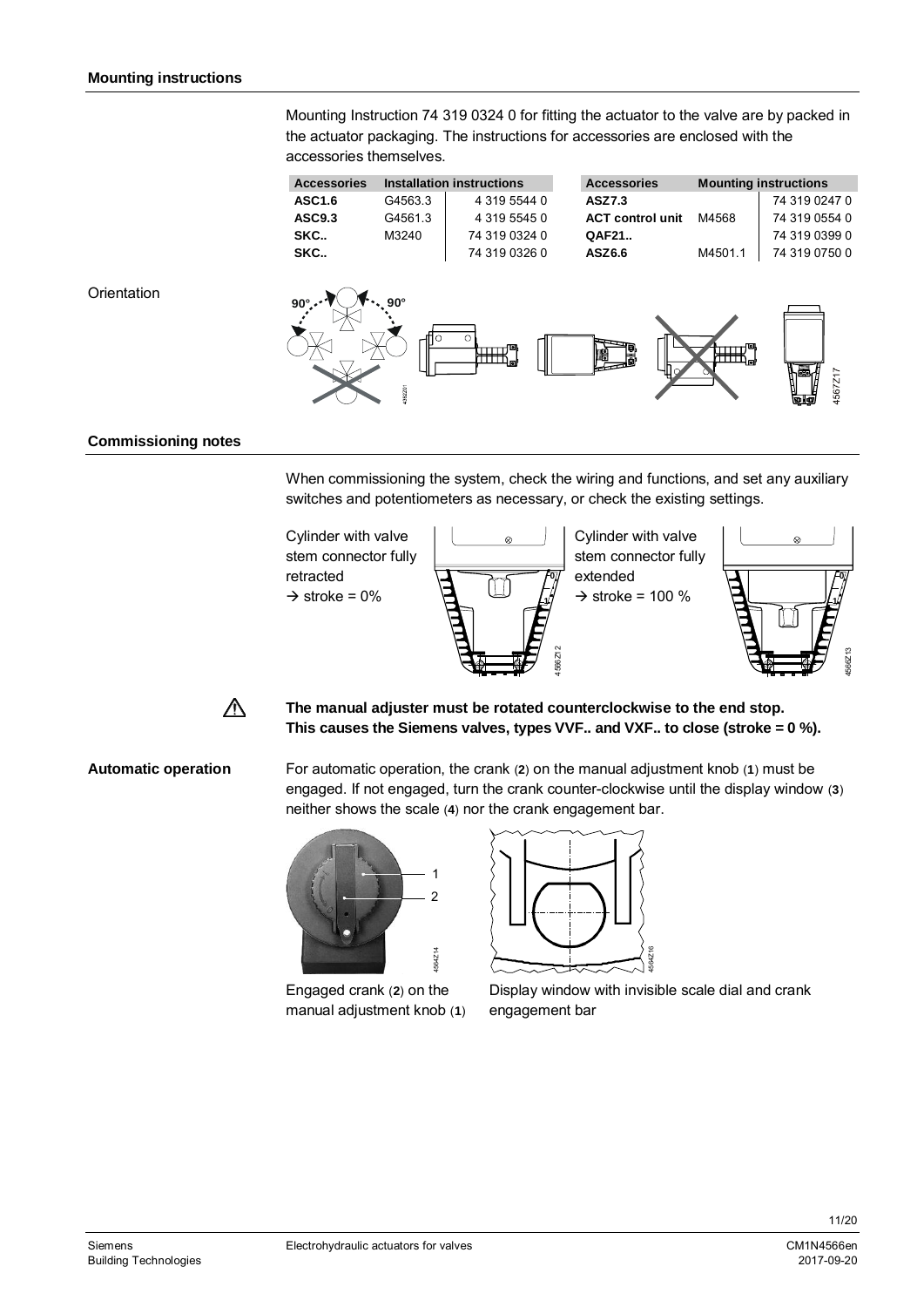#### **Manual operation**

For manual operation, swing out the crank (**2**) so that the display window (**3**) becomes visible. By rotating the crank or the manual adjustment knob (**1**), the display window shows the engagement bar and/or the scale dial with stroke indication.



Swung-out crank, display window (**3**)



Display window with scale dial (**4**) and stroke indication

#### **Maintenance notes**

The SKC.. actuators are maintenance-free.



- When servicing the actuator: ∂ **Switch off pump of the hydronic loop**
	- ∂ **Interrupt the power supply to the actuator**
	- ∂ **Close the main shutoff valves in the system**
	- ∂ **Release pressure in the pipes and allow them to cool down completely**
	- ∂ **If necessary, disconnect electrical connections from the terminals**
	- ∂ **The actuator must be correctly fitted to the valve before recommissioning.**

Recommendation SKC6..: trigger stroke calibration.

«Replacement parts», see page [20.](#page-19-0) Repair

Λ

**A damaged housing or cover represents an injury risk**

- ∂ **NEVER uninstall an actuator from the valve**
- ∂ **Uninstall the valve-actuator combination (actuating device) as a complete device**
- ∂ **Use only properly trained technicians to uninstall the unit**
- ∂ **Send the actuating device together with an error report to your local Siemens representative for analysis and disposal**
- ∂ **Properly mount the new actuating device (valve and actuator)**

Parts could fly ultimately resulting in injuries from uninstalling an actuator with a damaged valve housing due to the tensioned return spring.

#### **Disposal**



Technical data on specific applications are valid only together with Siemens products listed under "Equipment combinations", page [3.](#page-2-0) Siemens rejects any and all warranties in the event that third-party products are used.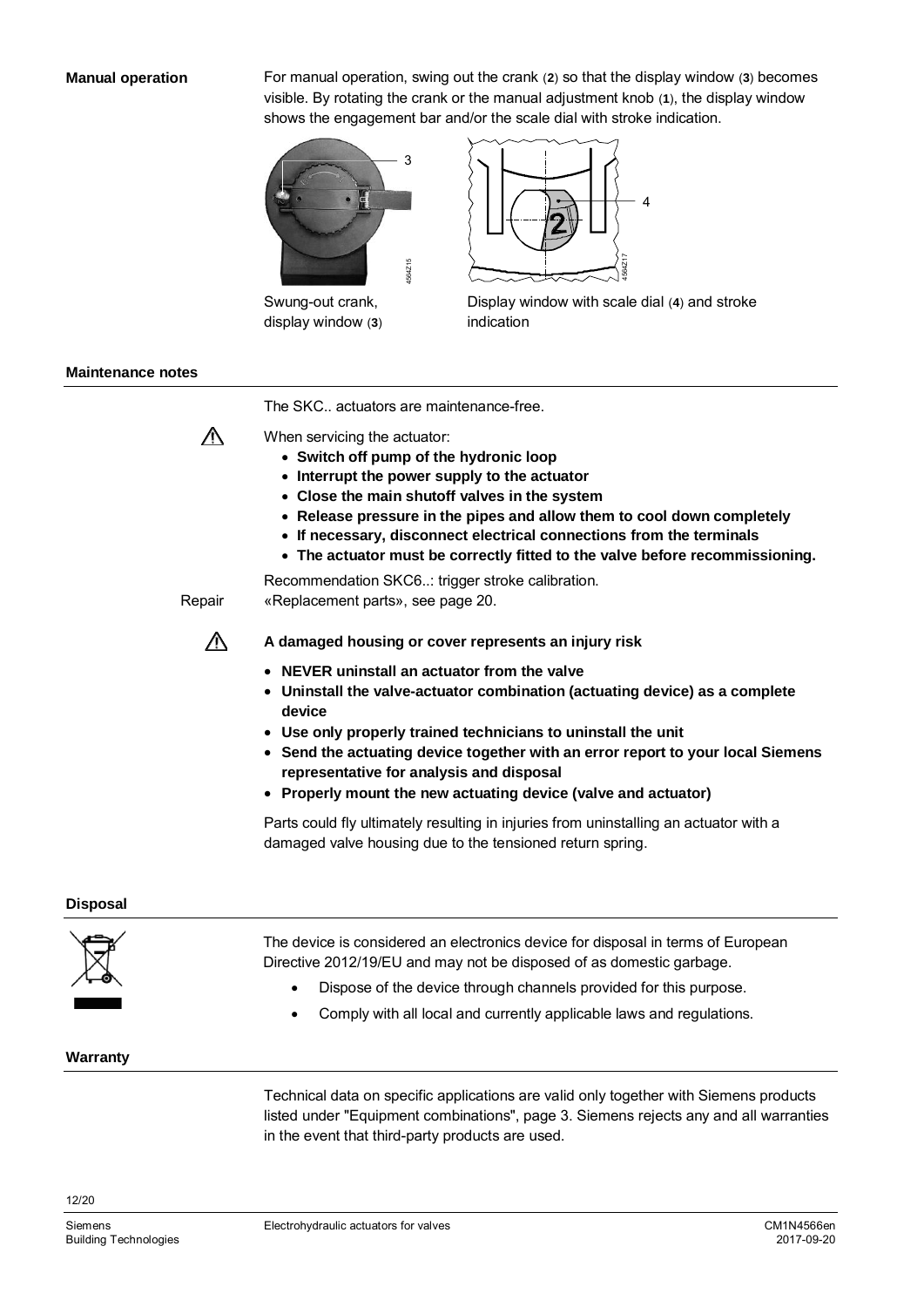#### <span id="page-12-0"></span>**Technical data**

|                     |                                                                                                               | <b>SKC32</b>                                                                            | <b>SKC82</b>                                                         | <b>SKC6</b>                         |  |  |  |
|---------------------|---------------------------------------------------------------------------------------------------------------|-----------------------------------------------------------------------------------------|----------------------------------------------------------------------|-------------------------------------|--|--|--|
| Power supply        | Operating voltage                                                                                             | AC 230 V                                                                                | <b>AC 24 V</b>                                                       | <b>AC 24 V</b>                      |  |  |  |
|                     | Voltage tolerance                                                                                             | $\pm$ 15 %                                                                              | $\pm$ 20 %                                                           | $\pm$ 20 $\%$                       |  |  |  |
|                     |                                                                                                               |                                                                                         |                                                                      | SELV / PELV                         |  |  |  |
|                     | Frequency                                                                                                     |                                                                                         | 50 or 60 Hz                                                          |                                     |  |  |  |
|                     | Max. Power consumption at                                                                                     | SKC32.60:                                                                               | SKC82.60, 60U                                                        | SKC60                               |  |  |  |
|                     | 50 Hz                                                                                                         | 18 VA / 14 W                                                                            | 15 VA / 12 W                                                         | 17 VA / 13 W                        |  |  |  |
|                     |                                                                                                               | SKC32.61:                                                                               | SKC82.61, 61U                                                        | <b>SKC62</b>                        |  |  |  |
|                     |                                                                                                               | 24 VA / 18 W                                                                            | 19 VA / 14 W                                                         | 21 VA / 15 W                        |  |  |  |
|                     | External supply cable fuse                                                                                    | min. 0.5 A, slow<br>max. 6 A, slow                                                      |                                                                      | min. 1.6 A, slow<br>max. 10 A, slow |  |  |  |
| Signal inputs       | Control signal                                                                                                |                                                                                         |                                                                      | DC 010 V,                           |  |  |  |
|                     |                                                                                                               |                                                                                         | 3-position                                                           | DC 420 mA,                          |  |  |  |
|                     |                                                                                                               |                                                                                         |                                                                      | $01000 \Omega$                      |  |  |  |
|                     | <b>Terminal Y</b>                                                                                             |                                                                                         | Voltage                                                              | DC 010 V                            |  |  |  |
|                     |                                                                                                               |                                                                                         | Input impedance                                                      | 100 $k\Omega$                       |  |  |  |
|                     |                                                                                                               |                                                                                         | Current                                                              | DC 420 mA                           |  |  |  |
|                     |                                                                                                               |                                                                                         | Input impedance                                                      | 240 Ω                               |  |  |  |
|                     |                                                                                                               |                                                                                         | Signal resolution                                                    | $< 1\%$                             |  |  |  |
|                     | Terminal Z                                                                                                    |                                                                                         | <b>Hysteresis</b>                                                    | 1%<br>$01000 \Omega$                |  |  |  |
|                     | Override control                                                                                              |                                                                                         | Resistor<br>Z not connected, priority terminal Y                     | No function                         |  |  |  |
|                     |                                                                                                               |                                                                                         | Z connected directly to G                                            | max. stroke 100 %                   |  |  |  |
|                     |                                                                                                               |                                                                                         | Z connected directly to G0                                           | min. stroke 0 %                     |  |  |  |
|                     |                                                                                                               |                                                                                         | Z connected to M via $01000 \Omega$                                  | stroke proportional to R            |  |  |  |
| Position            | Terminal U                                                                                                    |                                                                                         | voltage                                                              | DC 09.8 V                           |  |  |  |
| feedback            |                                                                                                               |                                                                                         | load impedance                                                       | $> 10 k\Omega$                      |  |  |  |
|                     |                                                                                                               |                                                                                         | current                                                              | DC 419.6 mA                         |  |  |  |
|                     |                                                                                                               |                                                                                         | load impedance                                                       | $< 500 \Omega$                      |  |  |  |
| Connecting<br>cable | Cable cross-sectional area                                                                                    |                                                                                         | $0.5$ 2.5 mm <sup>2</sup> / AWG 21  14                               |                                     |  |  |  |
|                     | Functional Data Positioning time at 50 Hz <sup>1)</sup>                                                       |                                                                                         |                                                                      |                                     |  |  |  |
|                     | opening                                                                                                       | SKC32.6<br>120 s                                                                        | SKC82.6<br>120 s                                                     | 120 s                               |  |  |  |
|                     | Closing                                                                                                       | SKC32.6<br>120 s                                                                        | SKC82.6<br>120 s                                                     | 20 <sub>s</sub>                     |  |  |  |
|                     | Spring-return time <sup>1)</sup>                                                                              | SKC32.61<br>18 <sub>s</sub>                                                             | <b>SKC82.61</b><br>18 <sub>s</sub>                                   | <b>SKC62</b><br>20 <sub>s</sub>     |  |  |  |
|                     | Positioning force                                                                                             |                                                                                         | 2800 N                                                               |                                     |  |  |  |
|                     | Nominal stroke                                                                                                | 40 mm                                                                                   |                                                                      |                                     |  |  |  |
|                     | Max. permissible medium                                                                                       |                                                                                         | $-25220 °C$                                                          |                                     |  |  |  |
|                     | temperature                                                                                                   |                                                                                         | < 0 °C: requires stem heater ASZ6.6                                  |                                     |  |  |  |
|                     | <sup>1)</sup> At room temperature (23°C), low ambient temperatures or high $\Delta p$ may prolong these times |                                                                                         |                                                                      |                                     |  |  |  |
| Electrical          | Cable entry                                                                                                   |                                                                                         | 4 x M20 ( $\varnothing$ 20,5 mm)                                     |                                     |  |  |  |
| connections         | .U                                                                                                            | with knockouts for standard $\frac{1}{2}$ " conduit connectors ( $\varnothing$ 21.5 mm) |                                                                      |                                     |  |  |  |
| Standards,          | Product standard                                                                                              | EN 60730-x                                                                              |                                                                      |                                     |  |  |  |
| directives and      |                                                                                                               |                                                                                         |                                                                      |                                     |  |  |  |
| approvals           |                                                                                                               |                                                                                         |                                                                      |                                     |  |  |  |
|                     | Electromagnetic compatibility                                                                                 | For use in residential, commercial, light-industrial and industrial                     |                                                                      |                                     |  |  |  |
|                     | (Applications)                                                                                                | environments                                                                            |                                                                      |                                     |  |  |  |
|                     | EU conformity (CE)                                                                                            | A5W00007751 <sup>1)</sup>                                                               |                                                                      |                                     |  |  |  |
|                     | RCM-conformity (EMC)<br>AC 230 V                                                                              | A5W00007895 <sup>1)</sup>                                                               |                                                                      |                                     |  |  |  |
|                     | EAC conformity                                                                                                | Eurasia conformity for all SKC                                                          |                                                                      |                                     |  |  |  |
|                     | UL certification: UL, cUL                                                                                     |                                                                                         |                                                                      |                                     |  |  |  |
|                     | AC 230 V                                                                                                      |                                                                                         |                                                                      |                                     |  |  |  |
|                     | <b>AC 24 V</b>                                                                                                | UL 873, http://ul.com/database                                                          |                                                                      |                                     |  |  |  |
|                     |                                                                                                               |                                                                                         |                                                                      |                                     |  |  |  |
| Environmental       |                                                                                                               |                                                                                         | The product environmental declarations CE1E4566en01 <sup>1</sup> and | 13/20                               |  |  |  |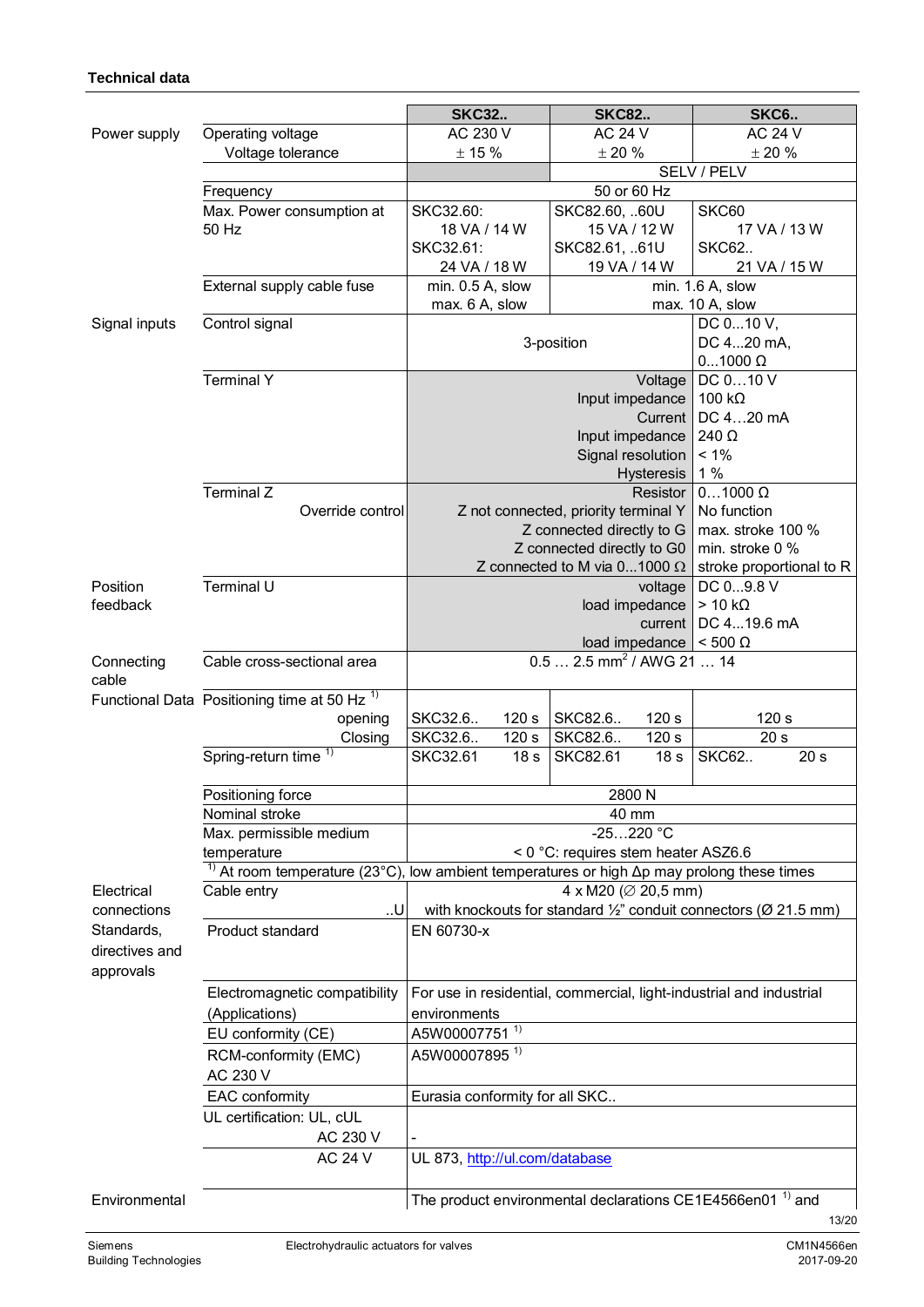|                                                                      |                                                | <b>SKC32</b>                                                                                                                        |           | <b>SKC82</b>                             |           | SKC <sub>6</sub> .  |         |
|----------------------------------------------------------------------|------------------------------------------------|-------------------------------------------------------------------------------------------------------------------------------------|-----------|------------------------------------------|-----------|---------------------|---------|
| compatibility                                                        |                                                | CE1E4566en02 <sup>1</sup> contain data on RoHS compliance, materials<br>composition, packaging, environmental benefit and disposal. |           |                                          |           |                     |         |
|                                                                      |                                                |                                                                                                                                     |           |                                          |           |                     |         |
| Dimensions /                                                         | <b>Dimensions</b>                              | refer to «Dimensions», page 19                                                                                                      |           |                                          |           |                     |         |
| Weight                                                               | Weight (packing excluded)                      | SKC32.60                                                                                                                            | $9.80$ kg | SKC82.60                                 | $9.80$ kg | <b>SKC60/62</b>     | 9.85 kg |
|                                                                      |                                                | SKC32.61                                                                                                                            | 9.85 kg   | <b>SKC82.60U</b>                         | 10.10 kg  | SKC62U/UA 10.15 kg  |         |
|                                                                      |                                                |                                                                                                                                     |           | SKC82.61                                 | 9.85 kg   |                     |         |
|                                                                      |                                                |                                                                                                                                     |           | SKC82.61U 10.15 kg                       |           |                     |         |
| Materials                                                            | Die-cast aluminum<br>Actuator housing, bracket |                                                                                                                                     |           |                                          |           |                     |         |
|                                                                      | Housing box and<br>manual adjuster             | <b>Plastic</b>                                                                                                                      |           |                                          |           |                     |         |
| The documents can be downloaded from http://siemens.com/bt/download. |                                                |                                                                                                                                     |           |                                          |           |                     |         |
| <b>Accessories</b>                                                   |                                                |                                                                                                                                     |           | <b>SKC32 SKC82</b>                       |           | <b>SKC6</b>         |         |
| ASC <sub>1.6</sub>                                                   | Switching capacity                             |                                                                                                                                     |           |                                          |           | AC 24 V,            |         |
| Auxiliary switch                                                     |                                                |                                                                                                                                     |           |                                          |           | 10 mA4 A resistive. |         |
|                                                                      |                                                |                                                                                                                                     |           |                                          |           | 2 A inductive       |         |
| ASC <sub>9.3</sub><br>double auxiliary<br>switch                     | Switching capacity per<br>auxiliary switch     |                                                                                                                                     |           | AC 250 V, 6 A resistive, 2.5 A inductive |           |                     |         |

| ASZ7.3<br>Potentiometer | Change in overall resistance<br>of potentiometer at nominal<br>stroke | $01000 \Omega$                              |  |  |
|-------------------------|-----------------------------------------------------------------------|---------------------------------------------|--|--|
| ASZ6.6                  | Operating voltage                                                     | AC 24 V $\pm$ 20 %                          |  |  |
| stem heater             | Power consumption                                                     | 40 VA / 30 W                                |  |  |
|                         | Inrush current                                                        | Max. 8,5 A (max. temperature 85 °C / 185 F) |  |  |

### **SKC62UA enhanced functions**

| Direction of operation | Direct-acting, reverse-acting  | DC $010$ V / DC $100$ V            |  |
|------------------------|--------------------------------|------------------------------------|--|
|                        |                                | DC 420 mA / DC 204 mA              |  |
|                        |                                | $01000 \Omega / 10000 \Omega$      |  |
| Stroke limit control   | Range of lower limit           | 045 % adjustable                   |  |
|                        | Range of upper limit           | 10055 % adjustable                 |  |
| Sequence control       | Terminal Y                     |                                    |  |
|                        | Starting point of sequence     | $015$ V adjustable                 |  |
|                        | Operating range of sequence    | 315 V adjustable                   |  |
| Signal addition        | Z connected to R of            |                                    |  |
|                        | Frost protection monitor QAF21 | 01000 $\Omega$ , added to Y signal |  |
|                        | Frost protection monitor QAF61 | DC 1.6 V, added to Y signal        |  |
|                        |                                |                                    |  |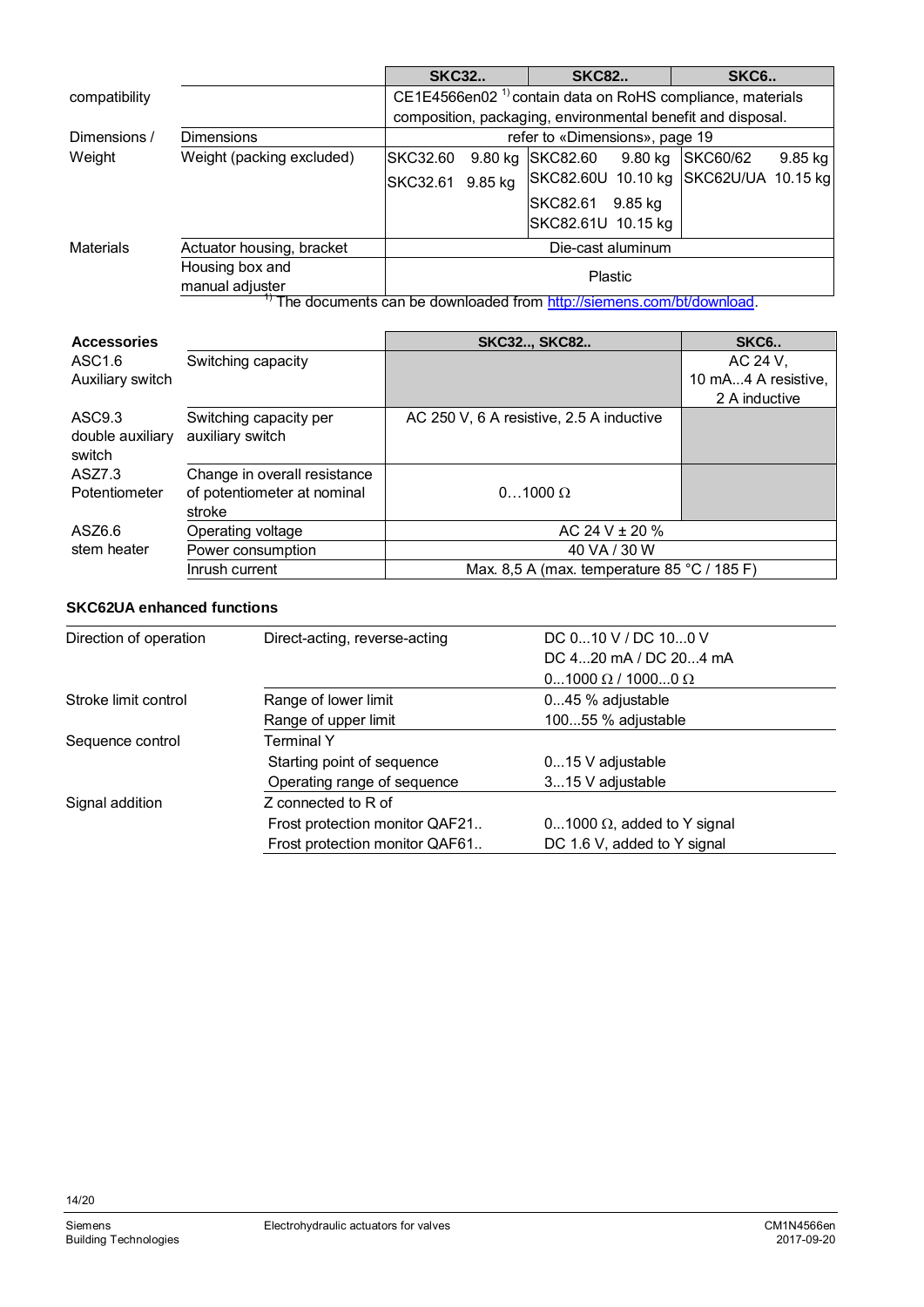#### **Ambient conditions and protection data**

| Classification to                                                            | Automatic action:                | Type 1AA / Type 1AC / Modulation Action |  |  |  |
|------------------------------------------------------------------------------|----------------------------------|-----------------------------------------|--|--|--|
| <b>IEC/EN 60730</b>                                                          | Pollution degree:                | 2                                       |  |  |  |
| Housing protection as per<br><b>IEC/EN 60529</b><br>Environmental conditions | <b>IP54</b>                      |                                         |  |  |  |
| Transportation                                                               | Class 2K3                        |                                         |  |  |  |
| (in transport packaging)                                                     | Temperature -3065 °C             |                                         |  |  |  |
| to IEC/EN 60721-3-2                                                          | Humidity 595 % (no condensation) |                                         |  |  |  |
| Operation                                                                    | Class 3K5                        |                                         |  |  |  |
| to IEC/EN 60721-3-3                                                          | Temperature -15<55 °C            |                                         |  |  |  |
|                                                                              | Humidity 595 % (no condensation) |                                         |  |  |  |
| Storage                                                                      | Class 1K3                        |                                         |  |  |  |
| to IEC/EN 60721-3-1                                                          | Temperature -1555 °C             |                                         |  |  |  |
|                                                                              | Humidity 595 % (no condensation) |                                         |  |  |  |

#### **Internal diagrams**

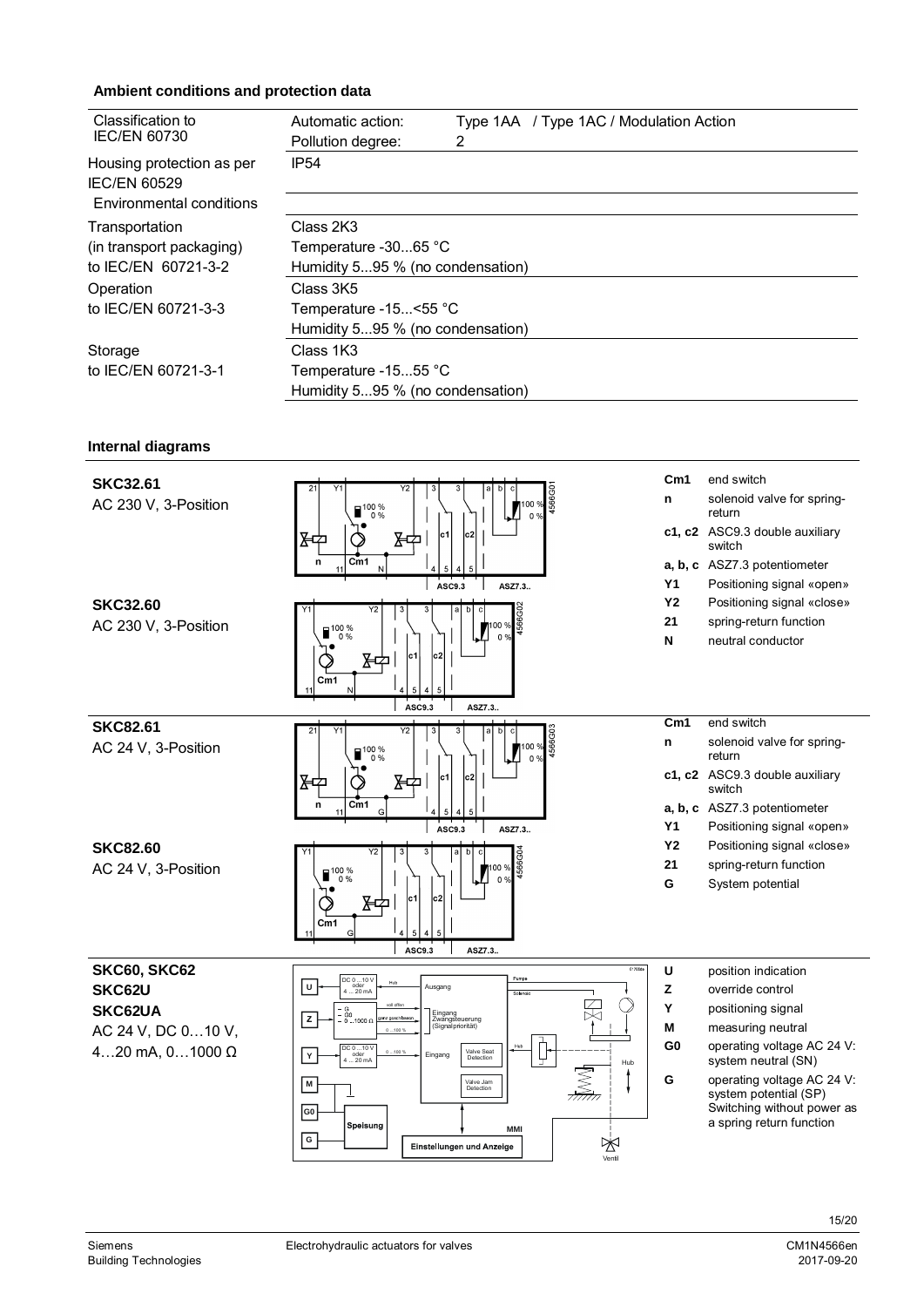#### **Connection terminals**



#### <span id="page-15-0"></span>**Connection diagrams**

**SKC32..** AC 230 V

3-Position





- **Y1** Positioning signal «open»
- Y2 Positioning signal «close»<br>21 Spring-return function

**21** Spring-return function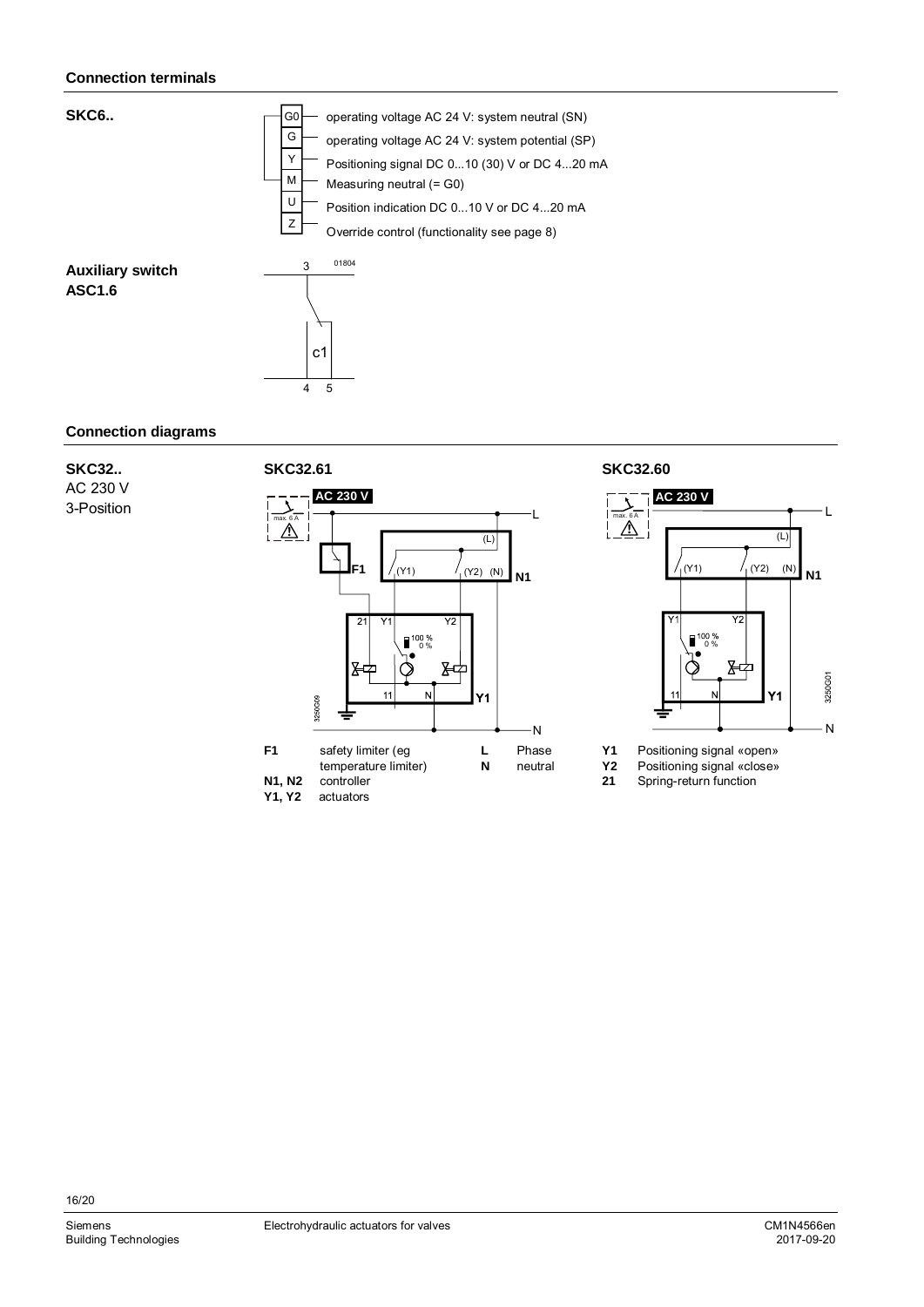



Y1

**SKC6..** AC 24 V DC 0…10 V, 4…20 mA, 0…1000 Ω

SN

N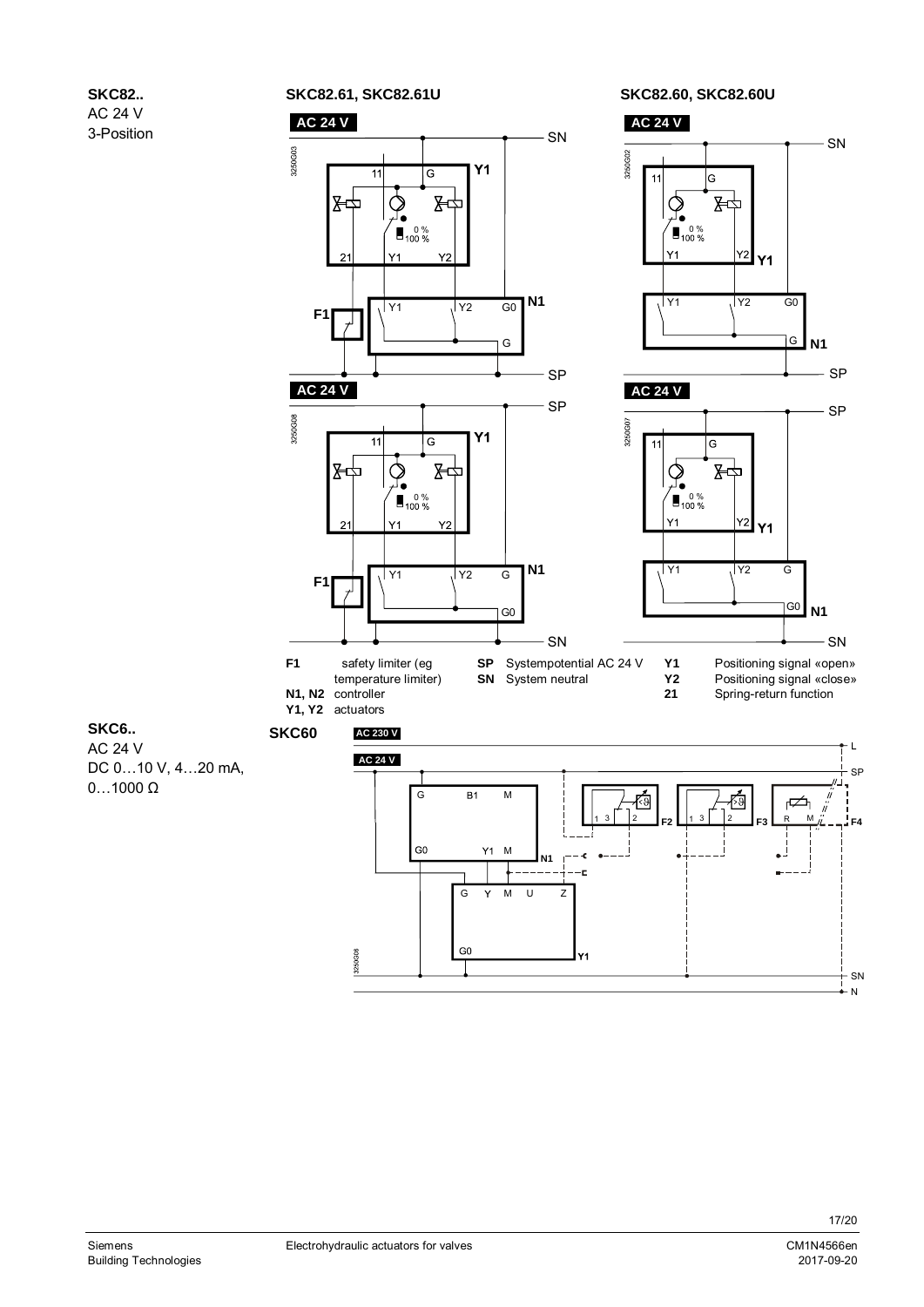

- **Y1** actuator
- **N1** controller<br>**F1** safety lim
- safety limiter (eg temperature limiter)
- **F2** frost protection thermostat<br>terminals:  $1 2$  frost
	- frost hazard / sensor is interrupted (thermostat closes with frost)  $1 - 3$  normal operation
- **F3** temperature detector
- **F4** Frost protection monitor with 0…1000 Ω signal output, e.g. QAF21.. or QAF61.. (only SKB62UA) \*
- System potential AC 24 V
- **G0 (SN)** System neutral
- \* Only with sequence control and the appropriate selector switch settings (see page 5ff)

 **Danger**

When using the safety limiter F1, ensure that no mistakes may occur on cable insulation that may cancel out the temperature limiter function (applies to both 230 V as well as 24 V types).

For SN earthing (e.g. PELV) comply under all circumstances with the note above.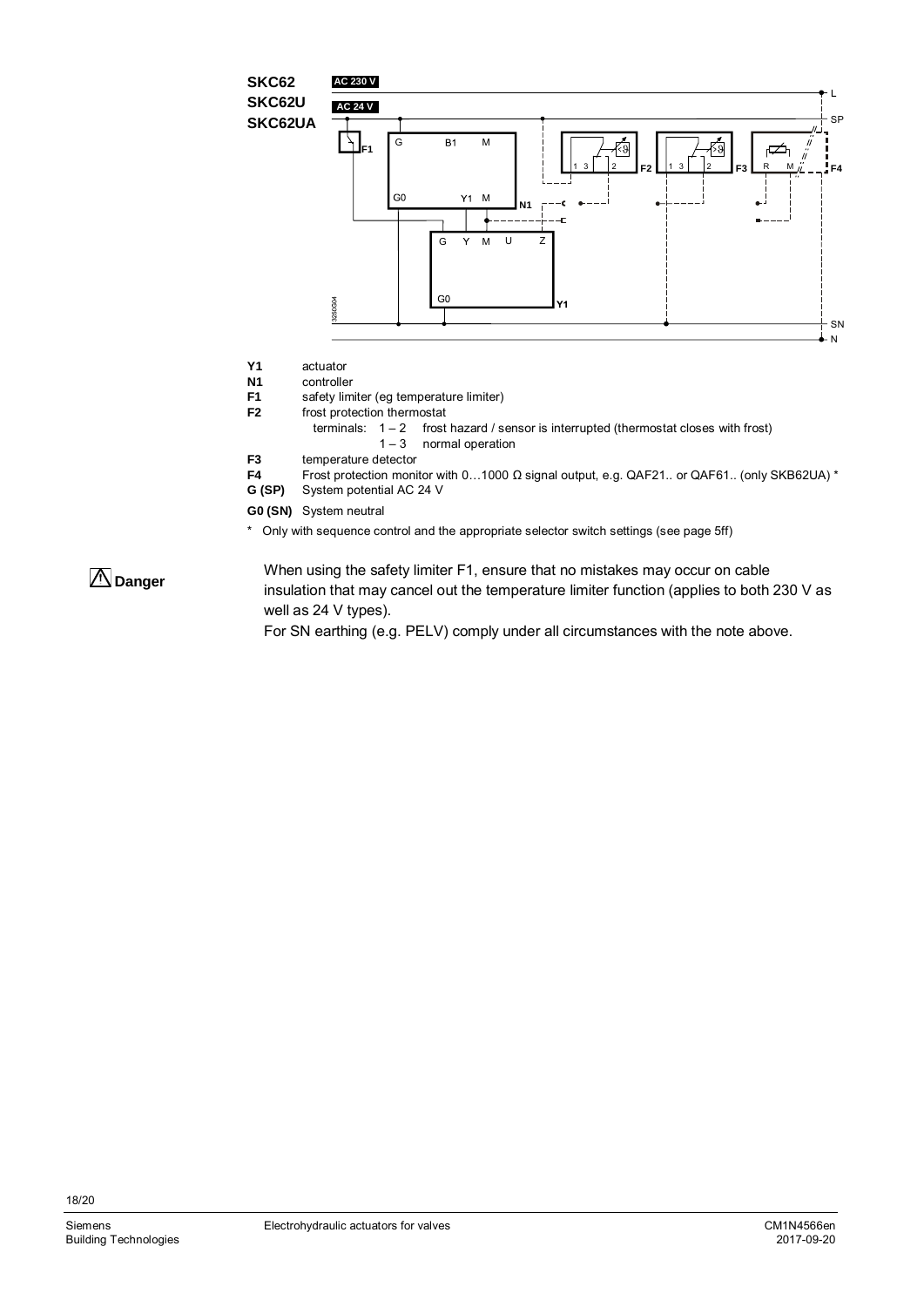<span id="page-18-0"></span>



- **\*\* SKC..U:** with knockouts for standard ½" conduit connectors (Ø 21.5 mm)
- ► = >100 mm , minimum clearance from ceiling or wall for mounting,
- ►► = >200 mm , connection, operation, maintenance etc.